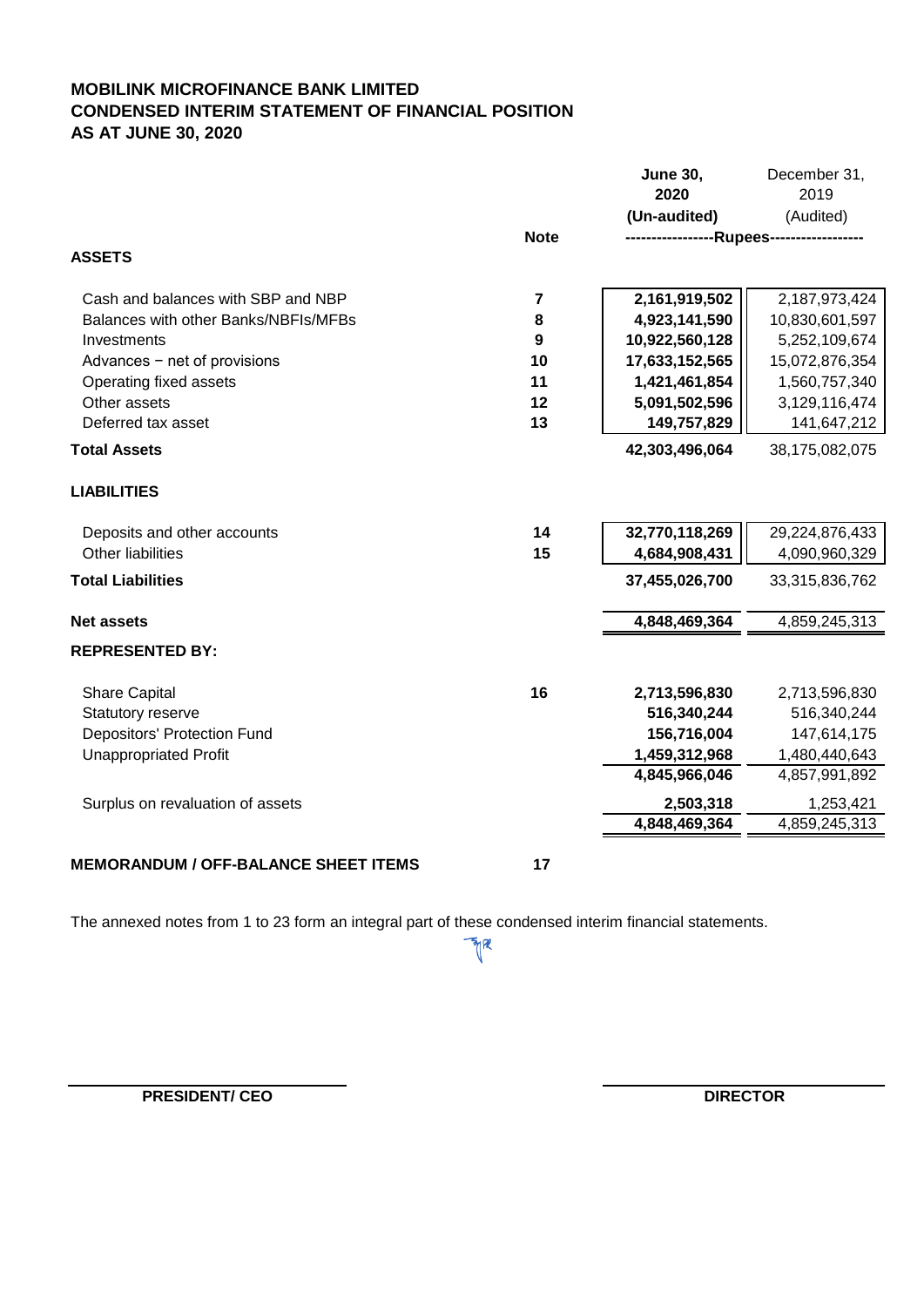## **MOBILINK MICROFINANCE BANK LIMITED CONDENSED INTERIM PROFIT AND LOSS ACCOUNT (UN-AUDITED) FOR THE HALF YEAR ENDED JUNE 30, 2020**

|                                                     |             | Half year ended June 30                  |                    |
|-----------------------------------------------------|-------------|------------------------------------------|--------------------|
|                                                     |             | 2020                                     | 2019               |
|                                                     | <b>Note</b> | ------------------Rupees---------------- |                    |
| Markup/return/interest earned                       | 18          | 3,077,827,369                            | 2,478,473,827      |
| Markup/return/interest expensed                     | 19          | (847,099,635)                            | (387, 607, 632)    |
| Net markup/interest income                          |             | 2,230,727,734                            | 2,090,866,195      |
| Provision against non-performing loans and advances | 10.3        | (494, 058, 310)                          | (159, 875, 764)    |
| Net markup/interest income after provisions         |             | 1,736,669,424                            | 1,930,990,431      |
| <b>NON MARK-UP/ NON INTEREST INCOME</b>             |             |                                          |                    |
| Fee, commission and brokerage income - net          | 20          | (46, 805, 785)                           | 130,741,124        |
| Dividend income                                     |             | 6,770,285                                | 49,749,481         |
| Other income                                        |             | 5,499,120                                |                    |
| Total non-markup/ non interest income               |             | (34, 536, 380)                           | 180,490,605        |
| <b>NON MARK-UP/ NON INTEREST EXPENSES</b>           |             |                                          |                    |
| Administrative expenses                             |             | (1,683,580,332)                          | (1, 284, 774, 486) |
| Other charges                                       |             | (12,665,517)                             | (6,903,694)        |
| Total non-markup/ non interest expenses             |             | (1,696,245,849)                          | (1, 291, 678, 180) |
|                                                     |             | 5,887,195                                | 819,802,856        |
| Extra ordinary/ unusual items                       |             |                                          |                    |
| <b>PROFIT BEFORE TAXATION</b>                       |             | 5,887,195                                | 819,802,856        |
| <b>TAXATION</b>                                     |             |                                          |                    |
| Current                                             |             | (35, 636, 010)                           | (260, 278, 050)    |
| Prior year                                          |             |                                          |                    |
| Deferred                                            |             | 8,621,140                                | 49,887,428         |
|                                                     |             | (27,014,870)                             | (210, 390, 622)    |
| (LOSS)/ PROFIT AFTER TAXATION                       |             | (21, 127, 675)                           | 609,412,234        |
| Unappropriated profit brought forward               |             | 1,480,440,643                            | 789,816,115        |
| Profit available for appropriations                 |             | 1,459,312,968                            | 1,399,228,349      |
| <b>APPROPRIATIONS:</b>                              |             |                                          |                    |
| Transfer to:                                        |             |                                          |                    |
| <b>Statutory reserve</b>                            |             |                                          | (121, 882, 447)    |
| Contribution to depositors protection fund          |             |                                          | (30, 470, 612)     |
|                                                     |             |                                          | (152, 353, 059)    |
| UNAPPROPRIATED PROFIT CARRIED FORWARD               |             | 1,459,312,968                            | 1,246,875,290      |
| (Loss)/ earning per share (Rupee)                   |             | (0.08)                                   | 2.25               |

**FIFE** 

The annexed notes from 1 to 23 form an integral part of these condensed interim financial statements.

**PRESIDENT/ CEO DIRECTOR**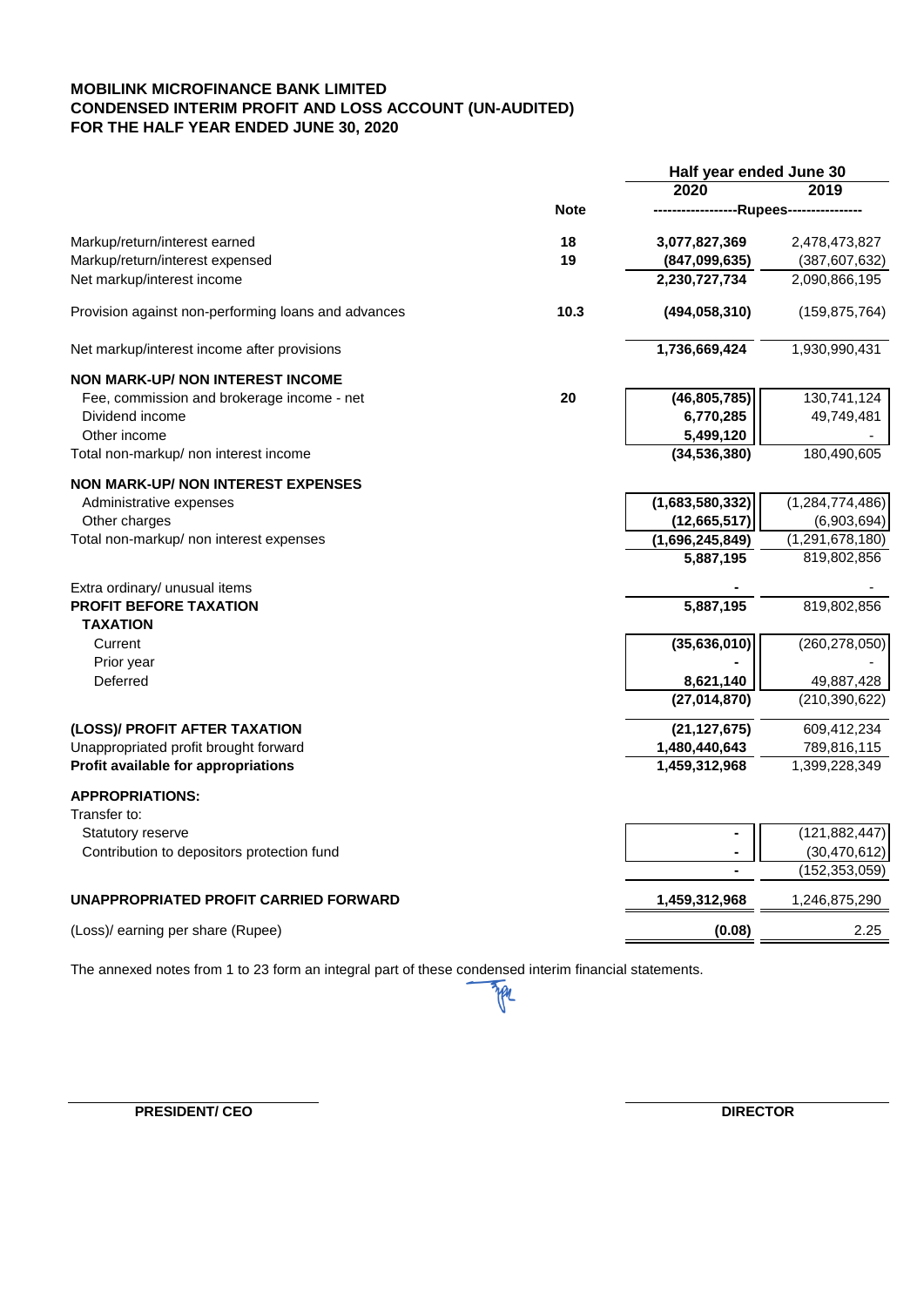# **MOBILINK MICROFINANCE BANK LIMITED CONDENSED INTERIM STATEMENT OF COMPREHENSIVE INCOME (UN-AUDITED) FOR THE HALF YEAR ENDED JUNE 30, 2020**

|                                                             | Half year ended June 30 |                         |  |
|-------------------------------------------------------------|-------------------------|-------------------------|--|
|                                                             | 2020                    | 2019                    |  |
|                                                             |                         | -Rupees---------------- |  |
| (Loss)/ profit after taxation                               | (21, 127, 675)          | 609,412,234             |  |
| Other comprehensive loss                                    |                         | (13,789,047)            |  |
| Comprehensive (loss)/ income transferred to equity          | (21, 127, 675)          | 595,623,187             |  |
| Components of comprehensive income not reflected in equity  |                         |                         |  |
| Surplus/ (deficit) on revaluation of investments            | 3,525,800               | (4,731,615)             |  |
| Deferred tax liability on surplus on revaluation of         |                         |                         |  |
| investments - available-for-sale (AFS)                      | (1,022,482)             |                         |  |
|                                                             | 2,503,318               | (4,731,615)             |  |
| Transfer to profit and loss on disposal of AFS investments: |                         |                         |  |
| <b>Revaluation surplus</b>                                  | (1,765,381)             |                         |  |
| Deferred tax liability on revaluation surplus               | 511,960                 |                         |  |
|                                                             | (1,253,421)             |                         |  |
| Total comprehensive (loss)/ income for the period           | (19,877,778)            | 590,891,572             |  |

The annexed notes from 1 to 23 form an integral part of these condensed interim financial statements.

**PRESIDENT/ CEO** DIRECTOR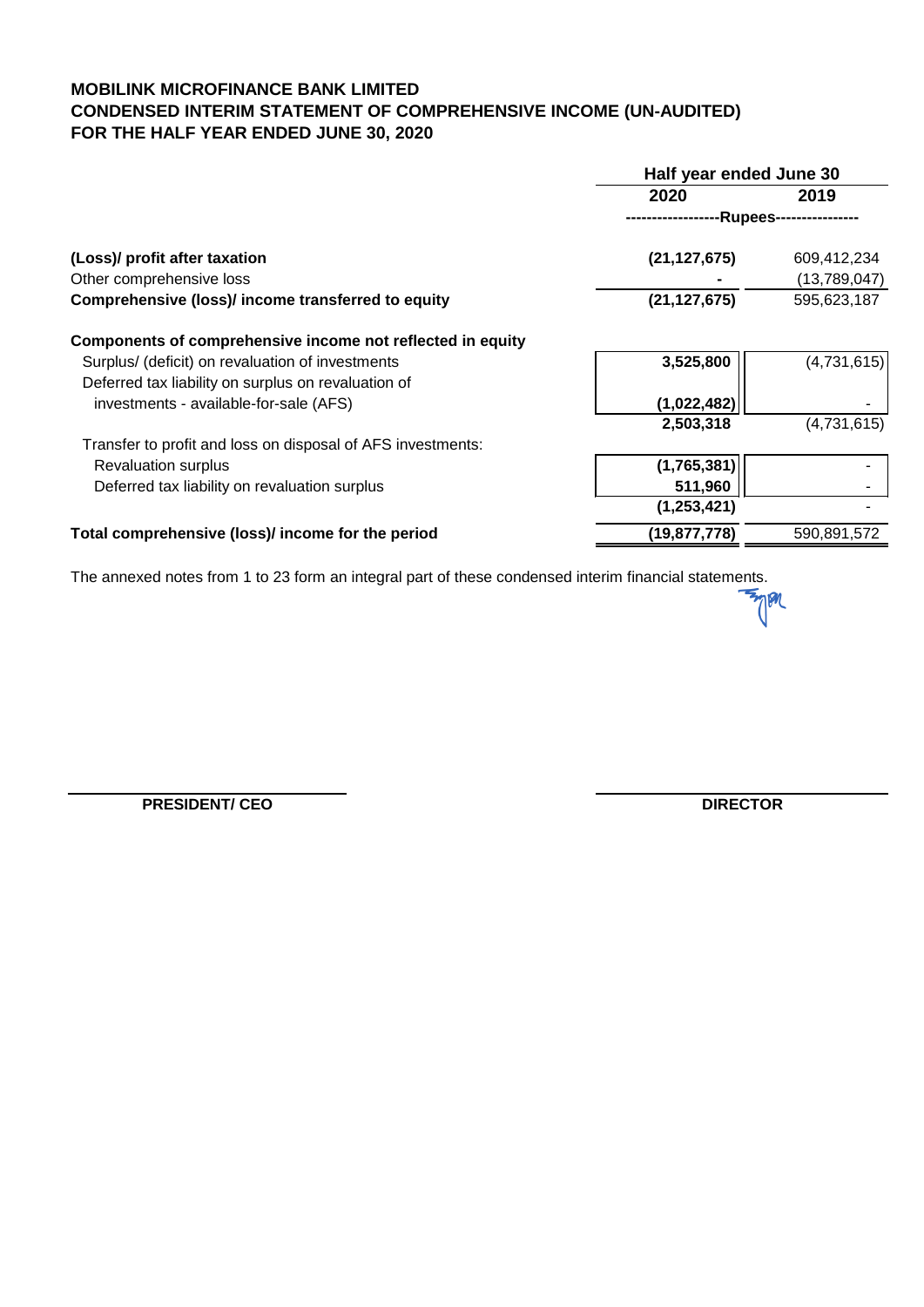## **MOBILINK MICROFINANCE BANK LIMITED CONDENSED INTERIM STATEMENT OF CHANGES IN EQUITY (UN-AUDITED) FOR THE HALF YEAR ENDED JUNE 30, 2020**

|                                                                                              | <b>Capital Reserves</b> |                                    | <b>Revenue</b><br><b>Reserves</b>           |                                |                             |
|----------------------------------------------------------------------------------------------|-------------------------|------------------------------------|---------------------------------------------|--------------------------------|-----------------------------|
|                                                                                              | <b>Share Capital</b>    | <b>Statutory</b><br><b>Reserve</b> | <b>Depositors</b><br><b>Protection Fund</b> | Unappropriated<br>Profit       | <b>Total</b>                |
|                                                                                              |                         |                                    | Rupees -                                    |                                |                             |
| Balance at January 01, 2019                                                                  | 2,713,596,830           | 332, 173, 703                      | 86,860,323                                  | 789,816,115                    | 3,922,446,971               |
| Profit for the period<br>Other comprehensive loss                                            |                         |                                    |                                             | 609,412,234<br>(13,789,047)    | 609,412,234<br>(13,789,047) |
| Total comprehensive income for the period<br>Transfers to Statutory reserves                 |                         | 121,882,447                        |                                             | 595,623,187<br>(121, 882, 447) | 595,623,187                 |
| <b>Transfer to Depositors protection fund</b>                                                |                         |                                    |                                             |                                |                             |
| - 5% of the profit after tax for the period<br>- return on investments - net of tax          |                         |                                    | 30,470,612<br>5,376,623                     | (30, 470, 612)<br>(5,376,623)  |                             |
|                                                                                              |                         |                                    | 35,847,235                                  | (35, 847, 235)                 |                             |
| Balance at June 30, 2019                                                                     | 2,713,596,830           | 454,056,150                        | 122,707,558                                 | 1,227,709,620                  | 4,518,070,158               |
| Profit for the period<br>Other comprehensive income                                          |                         |                                    |                                             | 311,420,470<br>13,789,047      | 311,420,470<br>13,789,047   |
| Total comprehensive income for the period<br>Transfers to Statutory reserves                 |                         | 62,284,094                         |                                             | 325,209,517<br>(62, 284, 094)  | 325,209,517                 |
| <b>Transfer to Depositors protection fund</b><br>- 5% of the profit after tax for the period |                         |                                    | 15,571,023                                  | (15,571,023)                   |                             |
| - return on investments - net of tax                                                         |                         |                                    | 9,335,594                                   | 5,376,623                      | 14,712,217                  |
|                                                                                              |                         |                                    | 24,906,617                                  | (10, 194, 400)                 | 14,712,217                  |
| Balance at January 01, 2020                                                                  | 2,713,596,830           | 516,340,244                        | 147,614,175                                 | 1,480,440,643                  | 4,857,991,892               |
| Profit for the period<br>Other comprehensive income                                          |                         |                                    |                                             | (21, 127, 675)                 | (21, 127, 675)              |
| Total comprehensive income for the period<br>Transfers to Statutory reserves                 |                         |                                    |                                             | (21, 127, 675)                 | (21, 127, 675)              |
| <b>Transfer to Depositors protection fund</b>                                                |                         |                                    |                                             |                                |                             |
| - 5% of the profit after tax for the period<br>- return on investments - net of tax          |                         |                                    | 9,101,829                                   |                                | 9,101,829                   |
|                                                                                              |                         |                                    | 9,101,829                                   |                                | 9,101,829                   |
| Balance at June 30, 2020                                                                     | 2,713,596,830           | 516,340,244                        | 156,716,004                                 | 1,459,312,968                  | 4,845,966,046               |
|                                                                                              |                         |                                    |                                             |                                |                             |

The annexed notes from 1 to 23 form an integral part of these condensed interim financial statements.

**PRESIDENT/ CEO**

**DIRECTOR**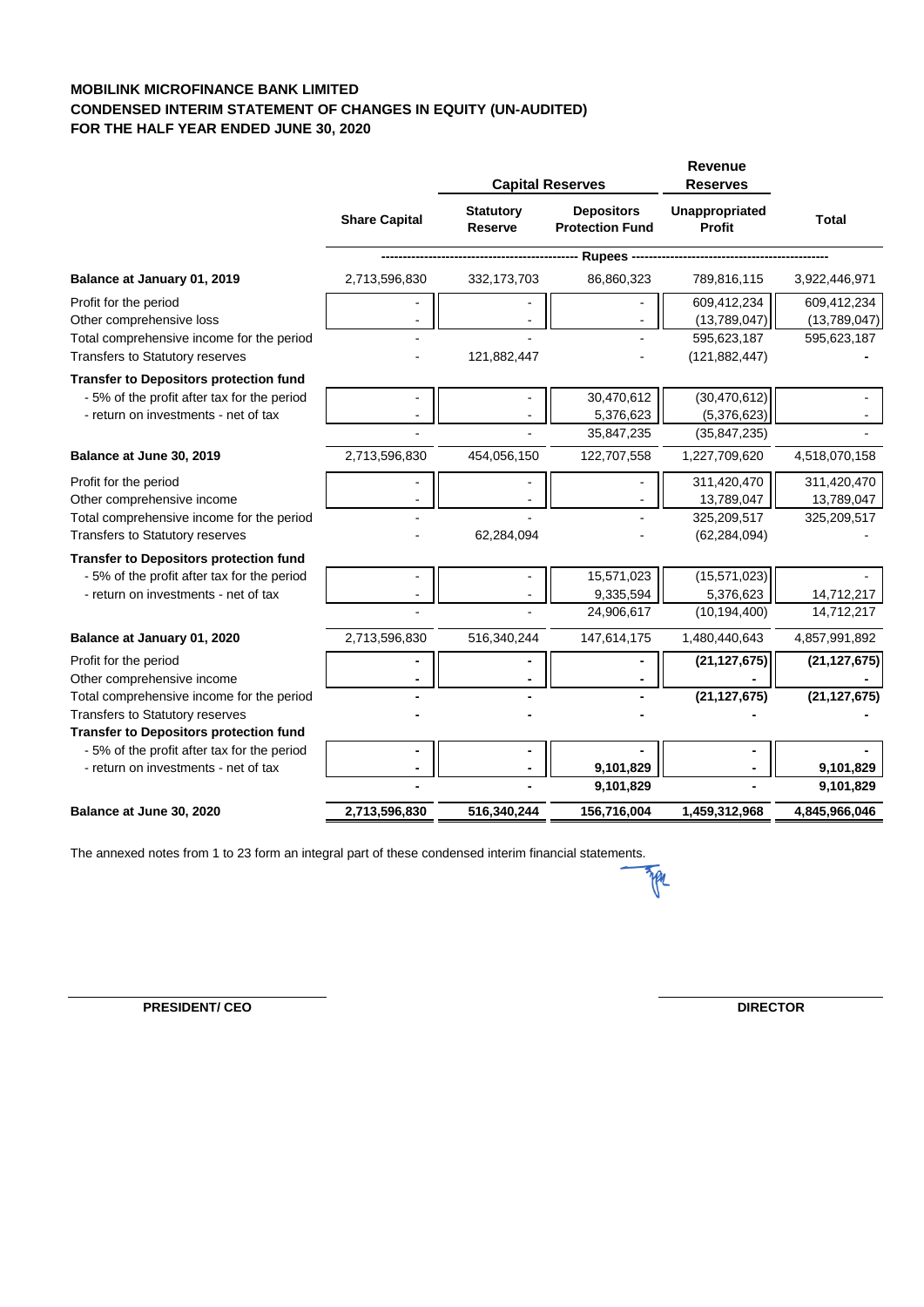## **MOBILINK MICROFINANCE BANK LIMITED CONDENSED INTERIM CASH FLOW STATEMENT (UN-AUDITED) FOR THE HALF YEAR ENDED JUNE 30, 2020**

|                                                                           | Half year ended June 30              |                 |
|---------------------------------------------------------------------------|--------------------------------------|-----------------|
|                                                                           | 2020                                 | 2019            |
|                                                                           | --------------Rupees---------------- |                 |
| <b>CASH FLOWS FROM OPERATING ACTIVITIES</b>                               |                                      |                 |
| Profit before taxation                                                    | 5,887,195                            | 819,802,856     |
| Less: Dividend income                                                     | (6,770,285)                          | (49, 749, 481)  |
|                                                                           | (883,090)                            | 770,053,375     |
| Adjustment for non cash items:                                            |                                      |                 |
| Depreciation of property and equipment                                    | 86,013,854                           | 80,931,515      |
| Depreciation right of use assets                                          | 51,783,495                           | 48,846,396      |
| Amortization of intangible assets                                         | 42,946,164                           | 53,602,997      |
| Provision against non performing loans and advances                       | 494,058,310                          | 159,875,764     |
| (Gain)/ loss on disposal of operating fixed assets                        | (31, 247)                            | 55,996          |
| Finance charges on lease liability                                        | 26,104,300                           | 21,563,625      |
|                                                                           | 700,874,876                          | 364,876,293     |
|                                                                           | 699,991,786                          | 1,134,929,668   |
| (Increase)/ decrease in operating assets:                                 |                                      |                 |
| Advances                                                                  | (3,054,334,521)                      | (1,827,143,580) |
| Other assets (excluding advance taxation)                                 | (1,712,003,556)                      | (716, 470, 159) |
|                                                                           | (4,766,338,077)                      | (2,543,613,739) |
| Increase/ (decrease) in operating liabilities:                            |                                      |                 |
| Bills payable                                                             | (12, 721, 170)                       | (47, 235, 421)  |
| Deposits and other accounts                                               | 3,545,241,836                        | (647,004,444)   |
| Other liabilities (excluding current taxation)                            | 632,267,158                          | 1,541,209,896   |
|                                                                           | 4, 164, 787, 824                     | 846,970,032     |
| Cash inflow/ (outflow) from operations                                    | 98,441,533                           | (561, 714, 039) |
| Income tax paid                                                           | (286, 018, 575)                      | (239,062,880)   |
| Net cash outflow from operating activities                                | (187, 577, 042)                      | (800, 776, 919) |
| <b>CASH FLOWS FROM INVESTING ACTIVITIES</b>                               |                                      |                 |
| Net investment in available for sale securities                           | (5,659,588,206)                      | 892,739,791     |
| Dividend income                                                           | 6,770,285                            | 49,749,481      |
| Investment in operating fixed assets                                      | (31, 112, 810)                       | (79, 629, 269)  |
| Sale proceeds of property and equipment disposed off                      | 31,247                               |                 |
| Net cash (outflow)/ inflow from investing activities                      | (5,683,899,484)                      | 862,860,003     |
|                                                                           |                                      |                 |
| <b>CASH FLOWS FROM FINANCING ACTIVITIES</b><br>Payment of lease liability |                                      | (56, 456, 308)  |
|                                                                           | (62,037,403)                         |                 |
| Net cash outflow from financing activities                                | (62,037,403)                         | (56,456,308)    |
| Net (decrease)/ increase in cash and cash equivalents                     | (5,933,513,929)                      | 5,626,776       |
| Cash and cash equivalents at beginning of the period                      | 13,018,575,021                       | 7,297,297,540   |
|                                                                           | 7,085,061,092                        | 7,302,924,316   |
| Cash and cash equivalents comprise of the following:                      |                                      |                 |
| Cash and balances with SBP and NBP                                        | 2,161,919,502                        | 1,615,088,462   |
| Balances with other banks/NBFIs/MFBs                                      | 4,923,141,590                        | 5,687,835,854   |
|                                                                           | 7,085,061,092                        | 7,302,924,316   |

The annexed notes from 1 to 23 form an integral part of these condensed interim financial statements.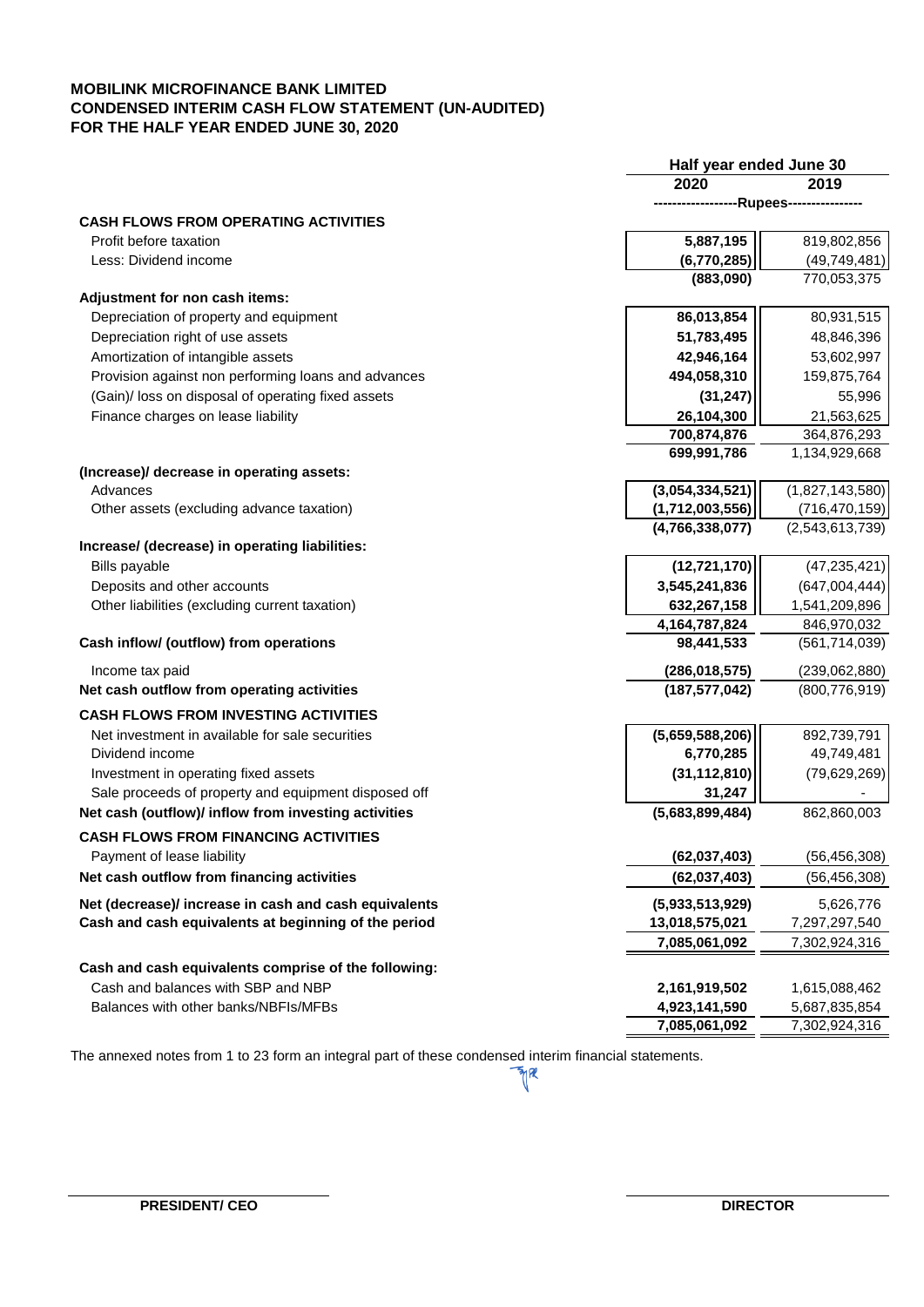### **1 STATUS AND NATURE OF BUSINESS**

Mobilink Microfinance Bank Limited (the Bank) was incorporated in Pakistan on November 29, 2010 as a public limited company under the then applicable Companies Ordinance, 1984 (Repealed by the Companies Act, 2017). The Bank obtained license for Microfinance operations from the State Bank of Pakistan (SBP) on September 12, 2011 to operate on a nationwide basis and received the certificate of commencement of business from Securities and Exchange Commission of Pakistan (SECP) on February 13, 2012 whereas certificate of commencement of business from SBP was received on April 20, 2012. The Bank also operates in the territory of Azad Jammu Kashmir (AJK) and has one branch in Muzaffarabad AJK.

The Bank has 74 business locations/ touch points comprising of 74 branches (including 1 in Muzaffarabad AJK) and no booth/ service centre (2019: 74 business locations/ touch points comprising of 74 branches (including 1 in Muzaffarabad AJK) and no booth/ service centre ) in operation. The Bank's registered and principal office is situated at Plot No. 3-A/2, F-8 Markaz, Islamabad, Pakistan. The Bank is a subsidiary of Veon Microfinance Holdings B.V (VMH) (the Holding Company), with effect from March 27, 2020 upon transfer of 99.99% shareholding in the Bank, from Global Telecom Holdings (GTH), being a transfer of control between entities held under common control. The transfer has been registered with SBP whereas the registration with SECP is still under process. The Ultimate Parent is Veon Limited.

The Bank's principal business is to provide microfinance banking and related services to the poor and under served segment of the society under the Microfinance Institution Ordinance, 2001. The Bank is also offering Branchless Banking Services through agency agreement with Pakistan Mobile Communications Limited (PMCL), a related party, under the Branchless Banking license from the SBP.

### **2 STATEMENT OF COMPLIANCE**

- **2.1** These condensed interim financial statements have been prepared in accordance with the accounting and reporting standards as applicable in Pakistan for interim financial reporting. The accounting and reporting standards as applicable in Pakistan for interim financial reporting comprise of:
	- International Accounting Standard (IAS) 34, Interim Financial Reporting, issued by the International Accounting Standards Board (IASB) as notified under the Companies Act, 2017;
	- Provisions of and directives issued under the Companies Act, 2017 and the Microfinance Institutions Ordinance, 2001; and
	- Directives issued by the SBP and the SECP.

Wherever the requirements of the Companies Act, 2017, the Microfinance Institution Ordinance, 2001 or the directives issued by the SBP and SECP differ with the requirements of IFRS, the requirements of the Microfinance Ordinance, 2001, the Companies Act, 2017 and the said directives shall prevail.

The SECP, through SRO 229(I)/2019 dated February 14, 2019, has notified that IFRS 9, Financial Instruments, is applicable for accounting periods ending on or after June 30, 2019. The SBP, vide its circular BPRD Circular No. 04 of 2019 dated October 23, 2019 has deferred the requirements of IFRS 9; the effective date for implementation of IFRS 9 for Microfinance Institution is January 1, 2021. Accordingly, the requirements of IFRS 9 have not been considered in preparation of these condensed interim financial statements.

The SBP vide BSD Circular No. 10, dated August 26, 2002 has deferred the applicability of International Accounting Standard (IAS) 39, "Financial Instruments: Recognition and Measurement" and IAS 40, "Investment Property" till further instructions. Further, SECP vide its S.R.O. 411(I)/2008 dated April 28, 2008 has deferred the applicability of IFRS 7 – 'Financial instruments – disclosures'. Accordingly, the requirements of the these standards have not been considered in the preparation of these financial statements. However, investments have been measured in accordance with the Prudential Regulations (the Regulations) of the SBP and presented in accordance with the requirements of SBP BSD Circular No. 11 dated December 30, 2003.

**2.2** These condensed interim financial statements do not include all the information and disclosures required for the annual financial statements, and should be read in conjunction with the annual financial statements of the Bank as at December 31, 2019, which have been prepared in accordance with approved accounting standards as applicable in Pakistan, which comprise of International Financial Reporting Standards (IFRSs) issued by the International Accounting Standards Board (IASB) as are notified under the Companies Act, 2017, the requirements of the Companies Act, 2017, the Microfinance Institutions Ordinance, 2001, and the directives issued by the Securities and Exchange Commission of Pakistan (SECP) and SBP. Wherever, the requirements of the Companies Act, 2017, the Microfinance Institutions Ordinance, 2001, or directives issued by the SECP and the SBP differ with the requirements of IFRS, the requirements of the Companies Act, 2017, the Microfinance Institutions Ordinance, 2001, or the requirements of the said directives prevail.

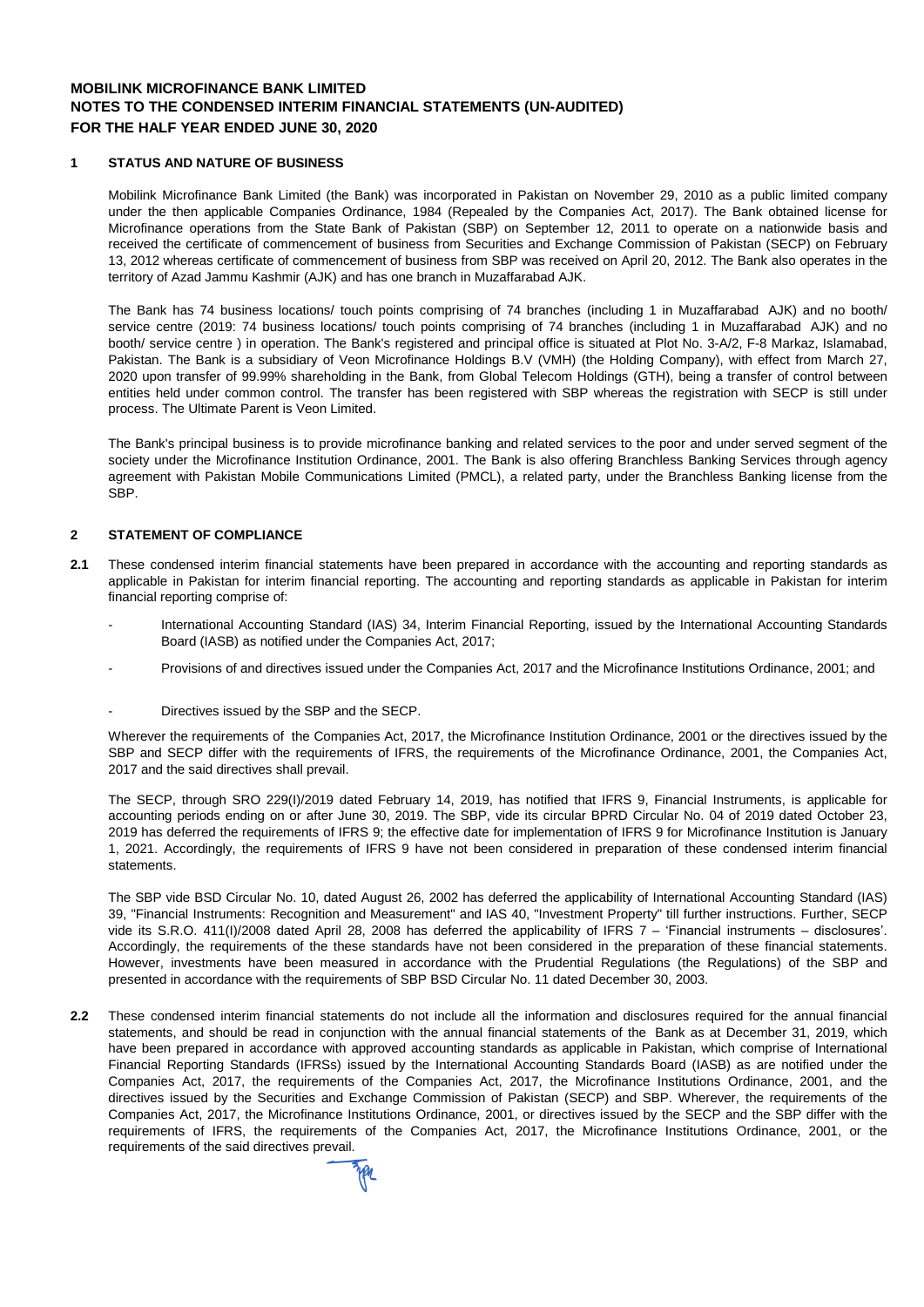### **3 BASIS OF MEASUREMENT**

- **3.1** The financial statements are prepared under the historical cost convention except:
	- Investments classified as held-for-trading and available-for-sale are measured at fair value.
	- Right of use asset and lease liability initially measured at their present values.
- **3.2** These condensed interim financial statements have been presented in Pakistani Rupees, which is the functional and presentation currency of the Bank. All financial information presented in PKR has been rounded to the nearest of PKR, unless otherwise stated.

#### **4 SIGNIFICANT ACCOUNTING POLICIES**

The accounting policies adopted for the preparation of these condensed interim financial statements are the same as those applied in the preparation of the annual financial statements for the year ended December 31, 2019.

#### **5 ACCOUNTING ESTIMATES**

The basis for accounting estimates adopted in the preparation of this condensed interim financial information are the same as those applied in the preparation on the financial statements of the Bank for the year ended December 31, 2019.

#### **6 EFFECTS OF COVID-19 ON FINANCIAL STATEMENTS (FINANCIAL RISK MANAGEMENT)**

The COVID-19 Pandemic has affected people and organizations across the globe in terms of the economic activities & earning capabilities. This has resulted in severe negative financial positions of the businesses, Corporates/Commercial entities and individuals alike. Banks being the supplier of capital to businesses have also been impacted due to decline in business activities.

To manage the economic situations, MMBL under the guidelines of SBP have provided relief & alternative mechanisms/measures via alternatives including online banking facilities, loans rescheduling/restructuring, complaints handling, cash withdrawal, funds transfer etc. MMBL is also conducting reviews of portfolios for the emerging risks during COVID-19.

Government & SBP have taken the pertinent measures to support the banks as well as the borrowers in this crucial time. These relief measures include reduction in interest rates, availability of liquidity to the market, loans rescheduling/restructuring, elimination of fees on funds transfers etc.

Specific impacts related to risk categories are briefed as following:

#### **6.1 Credit Risk and Asset Quality**

The credit risk has increased due to the COVID-19 as the economic activities have declined across the country leading to decline in cash-flows & repayment capacity of the borrowers. As the global studies suggest, MMBL expects the negative economic impacts of the pandemic to continue even after COVID-19 ends as it will take time for businesses to resume to new normal.

MMBL has strengthened its Credit Administration function, loan portfolio procedures & reviews, portfolio analysis and MIS for Management. Besides the control measures, MMBL leveraged on digital lending platform that is in operation since early 2019 to continue to serve its customers in an efficient & controlled manner.

The measures by SBP for restructuring and rescheduling of loans have provided relief to the borrowers as well as to banks to manage the cash-flows, loan portfolio quality, loan losses & income. Potential impact of the COVID-19 on Credit Risk is difficult to quantify with exactness at this point in time due to uncertain economic environment, however, MMBL Management is confident that the Bank's existing general provision (refer to note 10.2), is sufficient to cater for the credit risk emanating from this pandemic. MMBL has been maintaining specific provision as per SBP Prudential Regulations & General Provisions well above the required regulatory limit.

#### **6.2 Liquidity Risk**

The liquidity exposure of MMBL has been impacted mainly due to deferment of the loans and decline in loan recoveries. The maturity profile of MMBL assets have resultantly increased. MMBL ALCO monitors the liquidity situation on continuous basis with sufficient MIS and portfolio reviews. The digital alternatives offered by MMBL for banking have been pivotal in terms of managing the liquidity exposure. Digital payments via MMBL Internet Banking, Branchless Banking and ATMs have led to reduced cash withdrawal needs by customers and increase in digital transactions. MMBL has & is servicing its customers via these alternative service delivery channels with minimal impact on its liquidity.

Besides the above, MMBL is maintaining its funds in high quality & liquid assets. Statutory ratios of CRR & SLR are maintained optimally. ALCO monitors the liquidity position on ongoing basis along with evaluating various scenario analysis for liquidity exposures. Accordingly, MMBL Management is confident that the liquidity situation maintained by Bank is sufficient to cater any Burnally exposures. Accordingly, MINIDL MARK CONSUMING THE RESERVE OF THE RESERVE OF THE RESERVE OF THE RESERVE OF THE RESERVE OF THE RESERVE OF THE RESERVE OF THE RESERVE OF THE RESERVE OF THE RESERVE OF THE RESERVE OF TH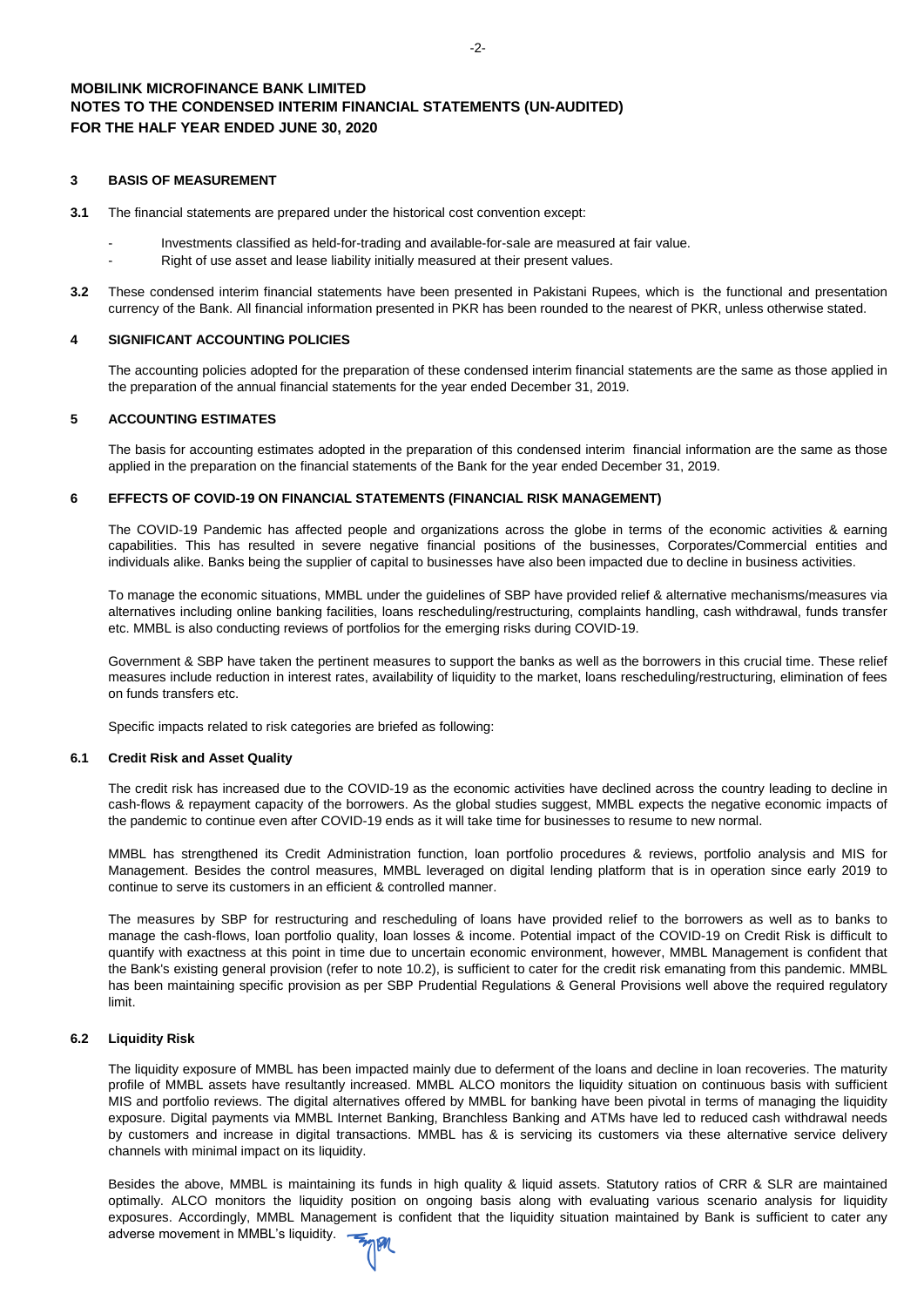### **6.3 Equity Risk**

The Bank does not have any investment in equity shares & accordingly is not exposed to equity risk.

#### **6.4 Operational Risk**

The Bank is closely monitoring the situation and has invoked required actions to ensure the safety and security of the Bank's staff and uninterrupted service to customers. Business Continuity Plans (BCP) for respective areas are in place with thorough testing. BCP has been activated at few locations after COVID and customers have been serviced as per the implemented plan.

MMBL has significantly enhanced its Information Security posture & monitoring of cyber security exposures since COVID impact. Remote work capabilities were enabled with for major part of the staff and only necessary staff was required to come to Bank. Branch Staff was also kept at minimum level to service customers with Government implemented SoPs and health facilities. Control measures were assessed to ensure that the Bank's information assets are protected from emerging cyber threats and comply with the regulatory protocols required under the circumstances. Cyber traffic of the bank has been actively monitored & managed to assess trends/behaviors besides implementing various tools & measures to manage the information security exposures.

Customer awareness was enhanced via various mediums with communicating with customers on how they can connect with the Bank through its full suite of channels including digital and online channels. MMBL has been taking measures in creating awareness in this critical time for smooth banking experience while also updating customers of the fraud risks, scams and how to prevent them. MMBL has taken appropriate measures to ensure that service levels are available & maintained, customer complaints are resolved, turnaround times are monitored and the Bank continues to meet the expectations of its employees and customers.

### **6.5 Capital & Capital Adequacy Ratio (CAR)**

MMBL is sufficiently capitalized and is maintaining its Capital & CAR well above the regulatory requirements.

#### **6.6 Advances Rescheduling/Restructuring**

Below is the detail of Loans Rescheduled till June 30, 2020, which include due loans of 2nd and 3rd quarter 2020.

|                                                                                               | No. of Loans | Amount in Rs. |
|-----------------------------------------------------------------------------------------------|--------------|---------------|
| 2nd quarter                                                                                   | 56,331       | 4,476,044,547 |
| 3rd quarter                                                                                   | 31,334       | 2,966,277,434 |
|                                                                                               | 87,665       | 7,442,321,981 |
| The detail of markup not suspended is as follows:                                             |              |               |
| March, 2020                                                                                   |              | 33,643,221    |
| April, 2020                                                                                   |              | 108,965,515   |
| May, 2020                                                                                     |              | 96,135,385    |
| June, 2020                                                                                    |              | 9,827,396     |
|                                                                                               |              | 248,571,517   |
| Reversal of specific provision charge of March 2020 in April 2020 as per SBP relief measures: |              |               |
| April, 2020                                                                                   |              | 19,241,313    |
| Voluntary repayment by restructured/rescheduled borrowers are as follows:                     |              |               |

|         | <b>Principal</b> | Mark-up     |
|---------|------------------|-------------|
|         |                  |             |
| Full    | 463.773.529      | 97,572,615  |
| Partial | 164,512,458      | 152,752,683 |
|         | 628,285,987      | 250,325,298 |
|         |                  |             |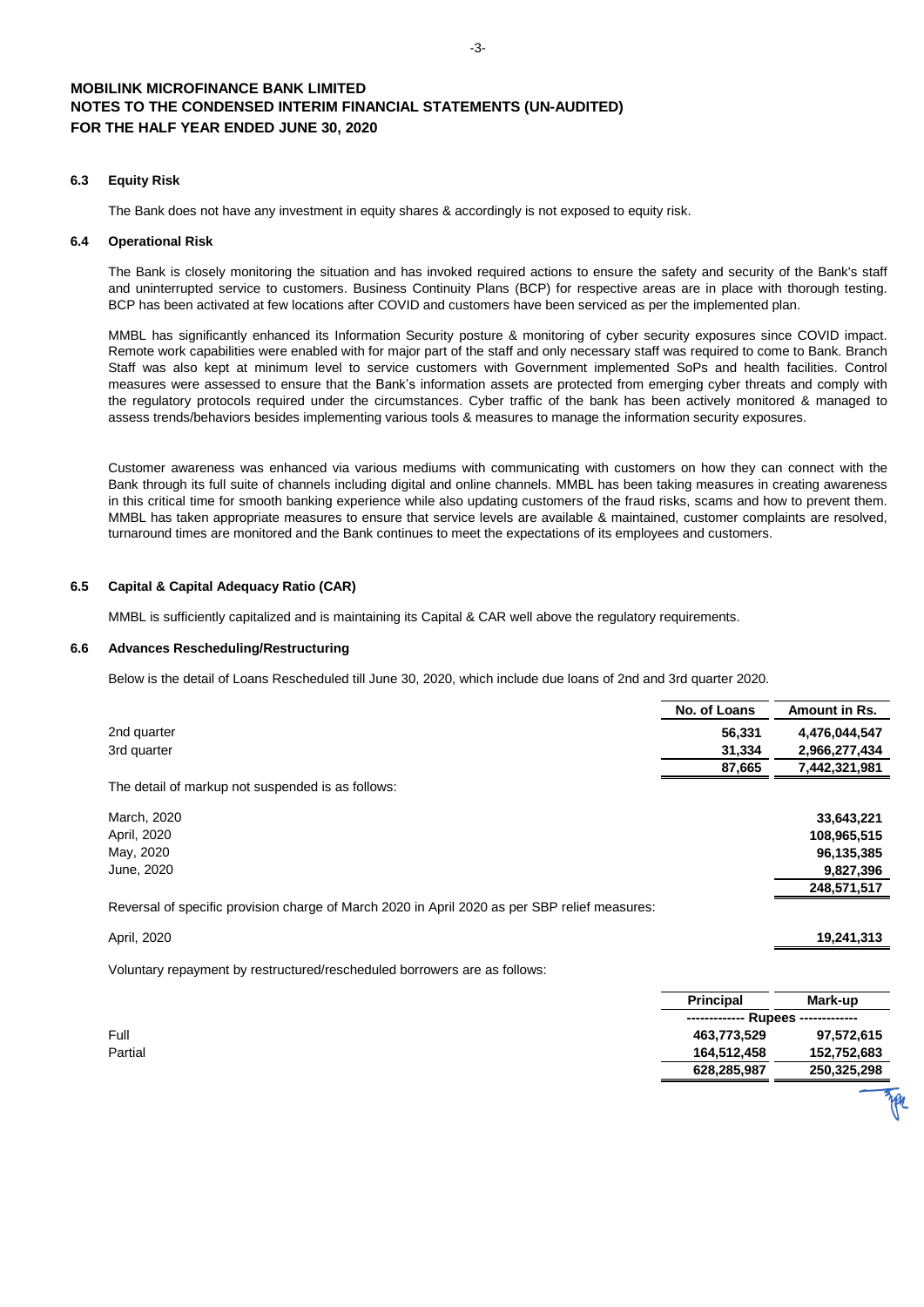|   |                                              |             | (Un-audited)<br><b>June 30,</b><br>2020 | (Audited)<br>December 31,<br>2019 |
|---|----------------------------------------------|-------------|-----------------------------------------|-----------------------------------|
| 7 | <b>CASH AND BALANCES WITH SBP AND NBP</b>    | <b>Note</b> | ------------- Rupees -------------      |                                   |
|   | Cash in hand - Local currency                |             | 663,074,095                             | 646,081,183                       |
|   | Balance with State Bank of Pakistan (SBP)    | 7.1         | 1,462,630,001                           | 1,530,331,292                     |
|   | Balance with National Bank of Pakistan (NBP) |             |                                         |                                   |
|   | - Current accounts                           |             | 36,215,406                              | 11,560,949                        |
|   |                                              |             | 2,161,919,502                           | 2,187,973,424                     |

**7.1** This includes balance held with SBP in a current account to comply with the requirement of maintaining minimum balance equivalent to 5% (December 31, 2019: 5%) of the Bank's demand deposits and time deposits with tenor of less than one year.

|   |                                                                                                                                                |             | (Un-audited)<br><b>June 30.</b><br>2020 | (Audited)<br>December 31,<br>2019           |
|---|------------------------------------------------------------------------------------------------------------------------------------------------|-------------|-----------------------------------------|---------------------------------------------|
| 8 | <b>BALANCES WITH OTHER BANKS/NBFIS/MFBS</b>                                                                                                    | <b>Note</b> | ------------- Rupees ------------       |                                             |
|   | In Pakistan<br>- on current accounts - Local currency<br>- on saving accounts - Local currency<br>- on term deposits accounts - Local currency | 8.1<br>8.2  | 6,465,697<br>4,916,675,893              | 6.465,697<br>3,324,135,900<br>7,500,000,000 |
|   | - on current accounts - Foreign currency                                                                                                       | 8.3         | 4,923,141,590                           | 10,830,601,597                              |
|   |                                                                                                                                                |             | 4,923,141,590                           | 10,830,601,597                              |

**8.1** These carry markup ranging from 6.50% to 9.00% (December 31, 2019: 11.25% to 13.80%) per annum.

**8.2** These carried markup ranging from 13.50% to 14.08% per annum, and matured latest by January 30, 2020.

**8.3** This account is being maintained with United Bank Limited for the purpose of Home Remittance under Pakistan remittance initiative as approved by the SBP.

|   |                                                          |             | (Un-audited)<br><b>June 30,</b><br>2020 | (Audited)<br>December 31.<br>2019 |
|---|----------------------------------------------------------|-------------|-----------------------------------------|-----------------------------------|
| 9 | <b>INVESTMENTS</b>                                       | <b>Note</b> |                                         | -- Rupees -------------           |
|   | Available for sale                                       |             |                                         |                                   |
|   | <b>Federal Government Securities</b>                     |             |                                         |                                   |
|   | Market Treasury Bills                                    | 9.1         | 10,919,034,328                          | 5,250,344,293                     |
|   | Surplus on revaluation of available for sale investments | 9.2         | 3,525,800                               | 1,765,381                         |
|   |                                                          |             | 10,922,560,128                          | 5,252,109,674                     |

**9.1** These represent securities with original maturity period of upto three months and carry markup at the rates ranging between 8.02% to 8.35% (December 31, 2019: 13.05% to 13.69%) per annum. These also include securities with original maturity period of upto three months and carry markup at the rate of held for the purposes of Depositors' Protection Fund with a cumulative face value of amount of Rs. 170 million (December 31, 2019: Rs. 150 million) and carry markup at the rates of 8.02% (December 31, 2019: 13.05%) per annum.

|     |                                                                                      | (Un-audited)<br><b>June 30,</b><br>2020 | (Audited)<br>December 31,<br>2019 |
|-----|--------------------------------------------------------------------------------------|-----------------------------------------|-----------------------------------|
| 9.2 | Particulars of surplus / (deficit) on revaluation of available-for-sale investments: | ------------- Rupees -------------      |                                   |
|     | Balance at the beginning                                                             | 1,765,381                               | 55,156,190                        |
|     | Transferred to/ (from) revaluation of assets                                         | 1,760,419                               | (53,390,809)                      |
|     | Balance at the end                                                                   | 3,525,800                               | 1,765,381                         |
|     |                                                                                      |                                         |                                   |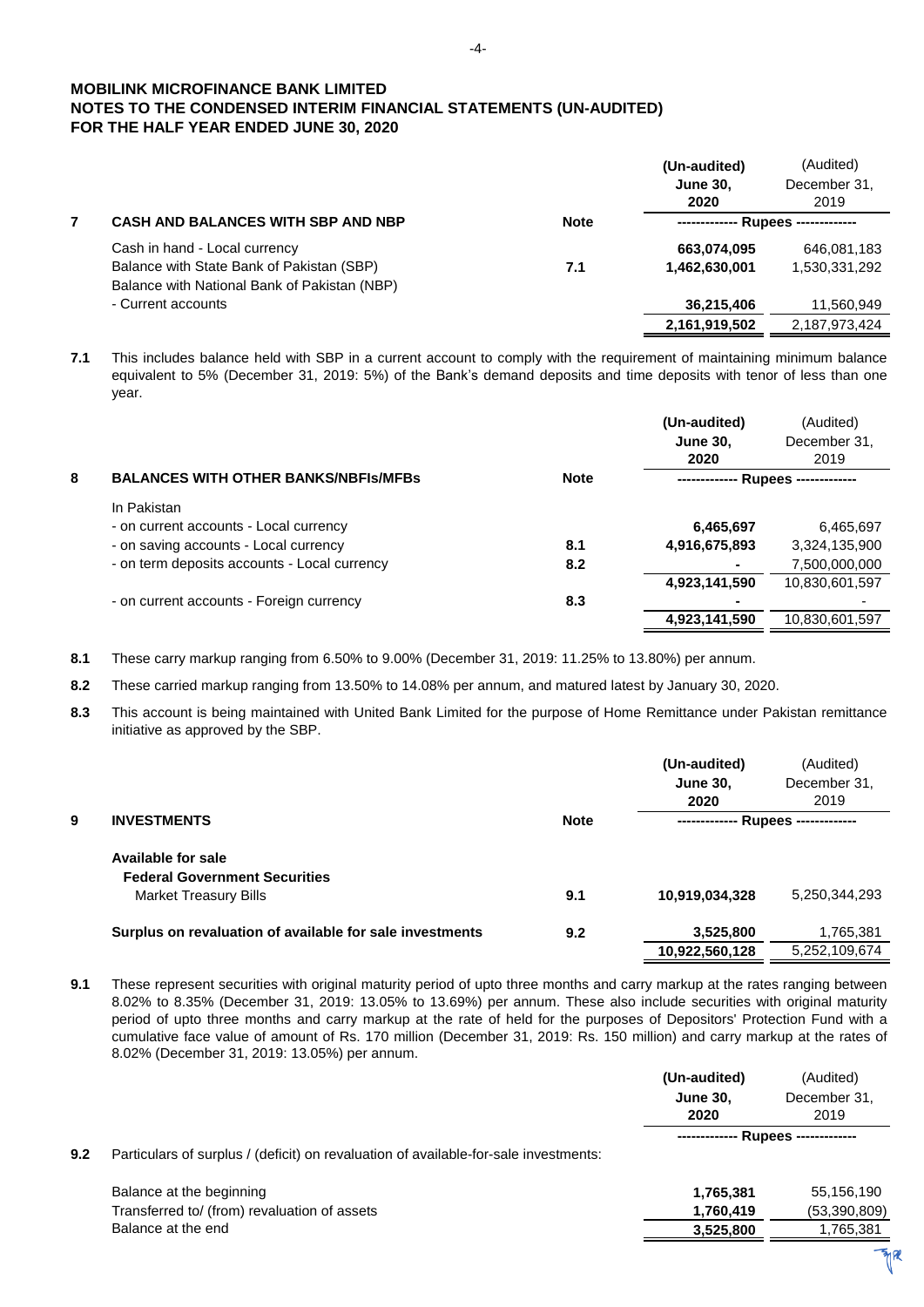|      |                                        |                              |                               | June 30, 2020<br>(Un-audited)         |                                       | December 31, 2019<br>(Audited) |                                |
|------|----------------------------------------|------------------------------|-------------------------------|---------------------------------------|---------------------------------------|--------------------------------|--------------------------------|
|      |                                        |                              |                               | <b>Number of loans</b><br>outstanding | <b>Amount of loans</b><br>outstanding | Number of loans<br>outstanding | Amount of loans<br>outstanding |
| 10   | <b>ADVANCES - NET OF PROVISIONS</b>    |                              | <b>Note</b>                   | <b>Number</b>                         | <b>Rupees</b>                         | Number                         | Rupees                         |
|      | -Secured against gold                  |                              |                               | 33,553                                | 4,226,544,267                         | 26,407                         | 2,954,576,765                  |
|      | -Unsecured                             |                              |                               | 443,201                               | 13,842,868,481                        | 293,038                        | 12,583,204,513                 |
|      |                                        |                              |                               | 476,754                               | 18,069,412,748                        | 319,445                        | 15,537,781,278                 |
|      | Less:                                  |                              |                               |                                       |                                       |                                |                                |
|      | Specific provision                     |                              | 10.1                          | 10,558                                | 162,652,049                           | 7,020                          | 217,592,687                    |
|      | General provision                      |                              | 10.2                          | 394,332                               | 273,608,134                           | 291,965                        | 247,312,237                    |
|      |                                        |                              |                               | 404,890                               | 436,260,183                           | 298,985                        | 464,904,924                    |
|      | Advances - net of provisions           |                              |                               |                                       | 17,633,152,565                        |                                | 15,072,876,354                 |
| 10.1 | Particulars of non-performing advances |                              | June 30, 2020<br>(Un-audited) |                                       |                                       | December 31, 2019<br>(Audited) |                                |
|      | <b>Category of</b><br>classification   | <b>Amount</b><br>outstanding | <b>Provision</b><br>required  | <b>Provision</b><br>held              | Amount outstanding                    | Provision<br>required          | Provision<br>held              |
|      |                                        | <b>Rupees</b>                |                               |                                       |                                       |                                |                                |
|      | <b>OAEM</b>                            |                              |                               |                                       | 152,357,855                           |                                |                                |
|      | Substandard                            | 16,780,184                   | 4,195,046                     | 4,195,046                             | 131,105,790                           | 32,776,447                     | 32,776,447                     |
|      | Doubtful                               | 58,636,888                   | 29,318,444                    | 29,318,444                            | 232,930,071                           | 116,465,035                    | 116,465,035                    |
|      | Loss                                   | 129,138,559                  | 129,138,559                   | 129,138,559                           | 68,351,205                            | 68,351,205                     | 68,351,205                     |
|      |                                        | 204,555,631                  | 162,652,049                   | 162,652,049                           | 584,744,921                           | 217,592,687                    | 217,592,687                    |

10.2 This represents general provision maintained against unsecured microcredit advances net of specific provision at the rate of 2% (December 31, 2019: 2%) against the requirement of 1% specified under the Prudential Regulations issued by the State Bank of Pakistan.

 $=$   $\frac{1}{2}$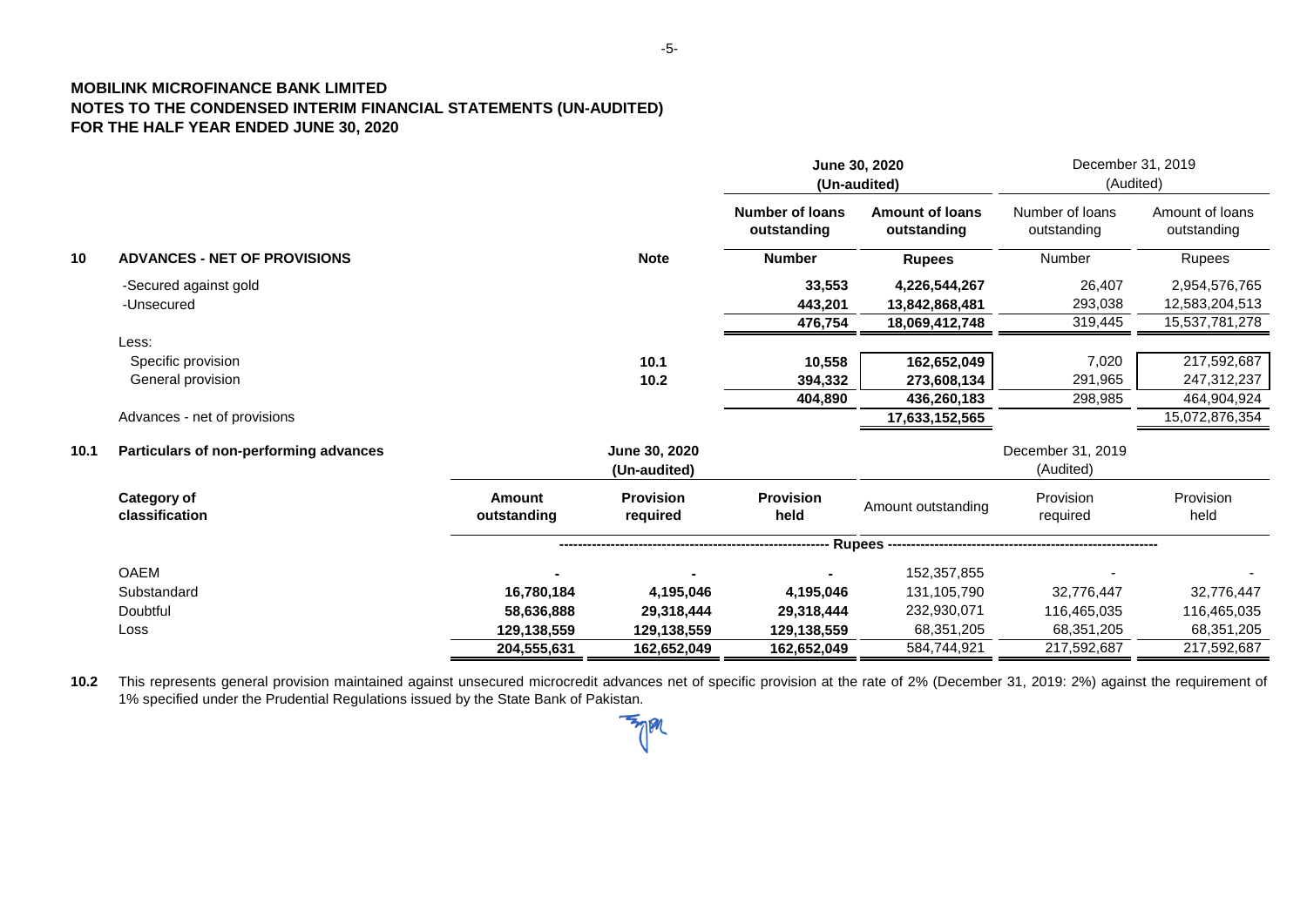### **10.3 Particulars of provision against non-performing advances**

|                            |                 | June 30, 2020 |                 |               | December 31, 2019 |                 |
|----------------------------|-----------------|---------------|-----------------|---------------|-------------------|-----------------|
|                            |                 | (Un-audited)  |                 |               | (Audited)         |                 |
|                            | <b>Specific</b> | General       | Total           | Specific      | General           | Total           |
|                            |                 |               | <b>Rupees</b>   |               |                   |                 |
| Opening balance            | 217,592,687     | 247.312.237   | 464.904.924     | 64.079.380    | 221,348,395       | 285,427,775     |
| Charge for the period/year | 467,762,413     | 26,295,897    | 494,058,310     | 434,512,133   | 25,963,842        | 460,475,975     |
| Amounts written-off        | (522,703,051)   |               | (522, 703, 051) | (280,998,826) |                   | (280, 998, 826) |
|                            | (54,940,638)    | 26,295,897    | (28, 644, 741)  | 153,513,307   | 25,963,842        | 179,477,149     |
| Closing balance            | 162,652,049     | 273,608,134   | 436,260,183     | 217,592,687   | 247,312,237       | 464,904,924     |
|                            |                 |               |                 |               |                   |                 |

### **10.4 Particulars of write offs**

**(Un-audited)** Audited **June 30, 2019** December 31, 2019

**----------- Rupees -----------**

Against provisions **522,703,051** 280,998,826

ya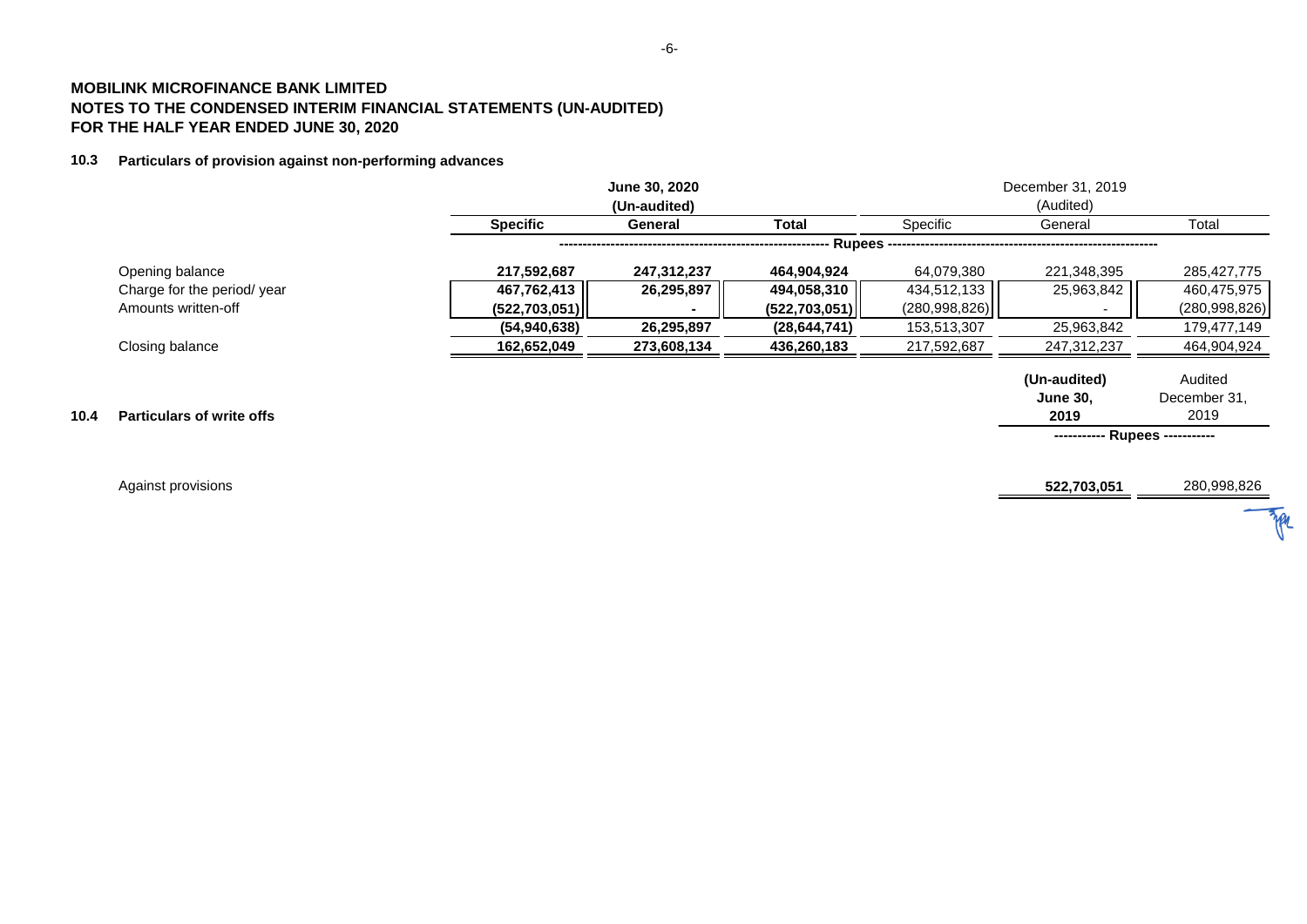|         |                                                                                                               |             | (Un-audited)                   | Audited                    |
|---------|---------------------------------------------------------------------------------------------------------------|-------------|--------------------------------|----------------------------|
|         |                                                                                                               |             | <b>June 30,</b><br>2019        | December 31,<br>2019       |
| 11      | <b>OPERATING FIXED ASSETS</b>                                                                                 | <b>Note</b> | ----------- Rupees ----------- |                            |
|         | Capital work in progress                                                                                      |             | 328,436,120                    | 458,701,557                |
|         | Property and equipment excluding right of use assets                                                          |             | 428,610,215                    | 413,120,850                |
|         | Intangible assets                                                                                             |             | 244, 162, 535                  | 227,233,671                |
|         |                                                                                                               | 11.1        | 1,001,208,870                  | 1,099,056,078              |
|         |                                                                                                               | 11.2        | 420,252,984                    | 461,701,262                |
|         | Right of use assets                                                                                           |             | 1,421,461,854                  | 1,560,757,340              |
| 11.1    | Movement of operating fixed assets excluding right of use assets:                                             |             |                                |                            |
|         |                                                                                                               |             |                                |                            |
|         | Carrying value at the beginning of the period/year                                                            | 11.1.1      | 1,099,056,078<br>31,112,810    | 729,541,801                |
|         | Add: Additions during the period/ year<br>Less: Disposals/ deletion during the period/ year at carrying value |             |                                | 627,232,730<br>(2,954,724) |
|         |                                                                                                               |             | 1,130,168,888                  | 1,353,819,807              |
|         | Less: Depreciation and amortization for the period/ year                                                      |             | (128, 960, 018)                | (254, 763, 729)            |
|         | Carrying value at the end of the period/year                                                                  |             | 1,001,208,870                  | 1,099,056,078              |
|         | 11.1.1 Additions during the period/ year                                                                      |             |                                |                            |
|         | Additions:                                                                                                    |             |                                |                            |
|         | Electrical, office and computer equipment                                                                     |             | 75,127,360                     | 90,115,436                 |
|         | Furniture and fixture                                                                                         |             | 4,923,235                      | 27,527,803                 |
|         | Vehicles                                                                                                      |             | 13,444,444                     | 27,087,552                 |
|         | Leasehold improvements                                                                                        |             | 8,008,183                      | 58,974,233                 |
|         | Intangible assets                                                                                             |             | 59,875,029                     | 137,331,929                |
|         |                                                                                                               |             | 161,378,251                    | 341,036,953                |
|         | (Net transfers)/ additions of Capital work-in-progress                                                        |             | (130, 265, 441)                | 286,195,777                |
|         |                                                                                                               |             | 31,112,810                     | 627,232,730                |
| 11.2    | <b>Right of Use Assets</b>                                                                                    |             |                                |                            |
|         | Cost                                                                                                          |             |                                |                            |
|         | Balance as at January 01, / Initial recognition under IFRS-16                                                 |             | 552,478,146                    | 382,093,047                |
|         | Additions during the period/year                                                                              |             | 10,335,217                     | 176,056,647                |
|         | Disposals/ write-offs during the period/ year                                                                 |             |                                | (5,671,548)                |
|         | <b>Balance as at end</b>                                                                                      |             | 562,813,363                    | 552,478,146                |
|         | Depreciation                                                                                                  |             |                                |                            |
|         | Balance as at January 01,                                                                                     |             | (90, 776, 884)                 |                            |
|         | Depreciation charged during the period / year                                                                 |             | (51, 783, 495)                 | (96, 448, 432)             |
|         | Disposals/ write-offs during the period/ year                                                                 |             |                                | 5,671,548                  |
|         | <b>Balance as at end</b>                                                                                      |             | (142, 560, 379)                | (90, 776, 884)             |
|         | Net book value at the end                                                                                     |             | 420,252,984                    | 461,701,262                |
| $12 \,$ | <b>OTHER ASSETS</b>                                                                                           |             |                                |                            |
|         | Income/ Markup accrued                                                                                        |             | 3,113,027,167                  | 2,395,761,571              |
|         | Advances, deposits and prepayments                                                                            |             | 173,148,994                    | 166,032,475                |
|         | Advance taxation - net                                                                                        |             | 253,499,360                    | 3,116,794                  |
|         | Receivable from related parties                                                                               | 12.1        | 785,040,106                    | 71,380,556                 |
|         | Inventory/ printed stationary                                                                                 |             | 13,261,763                     | 10,715,459                 |
|         | Crop and livestock insurance claims                                                                           | 12.2        | 291,074,949                    | 265,708,860                |
|         | Balance of cash in transit to branches                                                                        |             | 202,436,297                    |                            |
|         | <b>Others</b>                                                                                                 |             | 260,013,960                    | 216,400,759                |
|         |                                                                                                               |             | 5,091,502,596                  | 3,129,116,474              |
|         |                                                                                                               |             |                                |                            |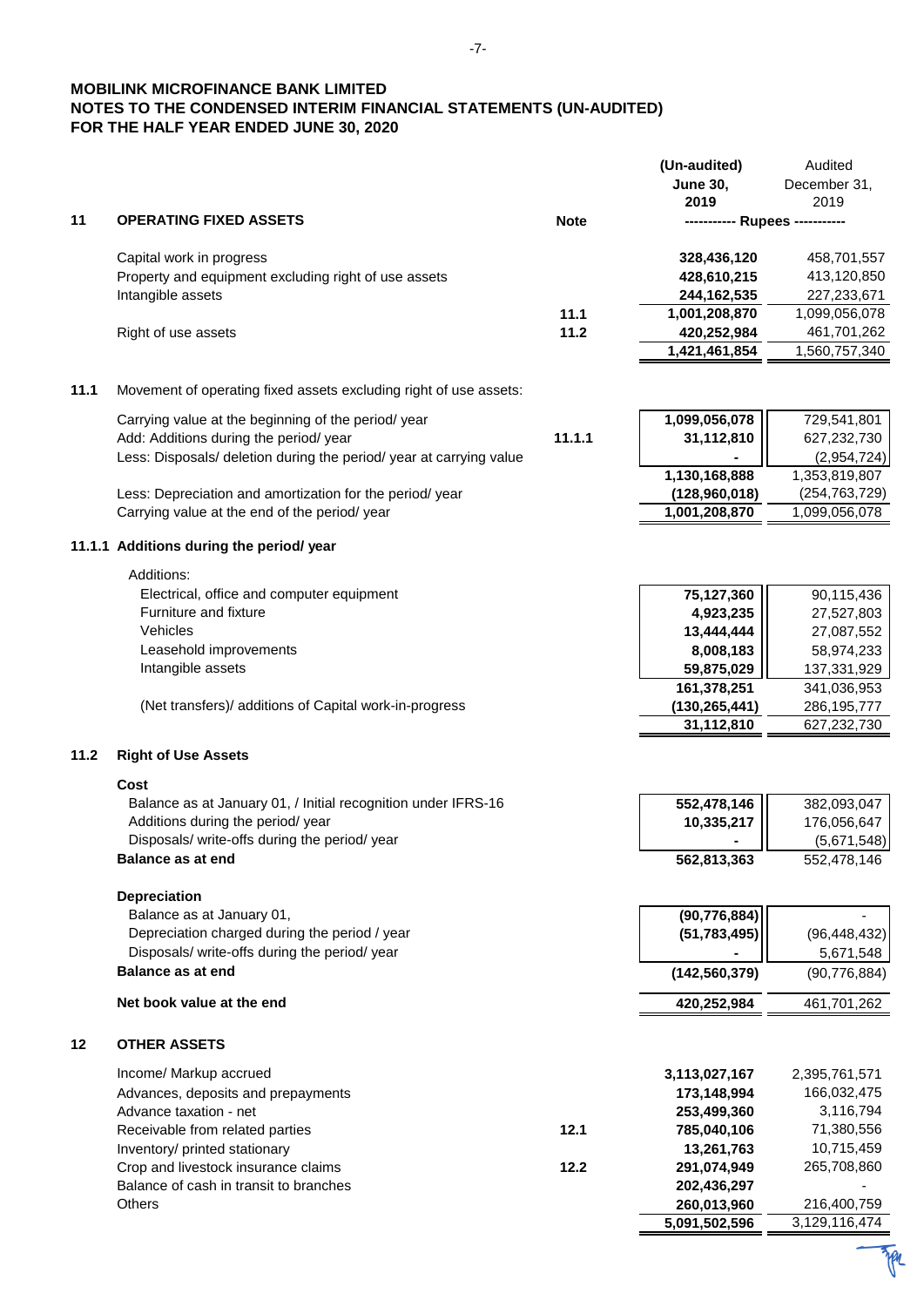|      |                                                        | (Un-audited)<br><b>June 30,</b><br>2019 | Audited<br>December 31,<br>2019 |  |
|------|--------------------------------------------------------|-----------------------------------------|---------------------------------|--|
| 12.1 | Receivable from related parties                        |                                         | ----------- Rupees -----------  |  |
|      | Pakistan Mobile Communications Limited (PMCL)          | 784,830,236                             | 71,170,686                      |  |
|      | <b>Business Communication System (Private) Limited</b> | 209.870                                 | 209,870                         |  |
|      |                                                        | 785,040,106                             | 71,380,556                      |  |

**12.2** This represents claims for the amount of insurance premiums lodged with SBP under crop loan insurance scheme and livestock insurance scheme for borrowers of the Bank.

| ----------- Rupees -----------<br>13<br><b>DEFERRED TAX ASSET</b><br>Arising in respect of following deductible temporary differences<br>Provision against non-performing advances<br>134,822,428<br>126,532,853<br>Provision for gratuity<br>760,818<br>760,818<br>Operating fixed asset<br>6,485,649<br>Lease liability net of right of use assets<br>17,000,991<br>9,470,252<br>150,780,311<br>145,053,498<br>Arising in respect of following taxable temporary differences<br>(2,894,325)<br>Operating fixed asset<br>Surplus on revaluation of available for sale investments<br>(1,022,482)<br>(1,022,482)<br>141,647,212<br>149,757,829<br>(Audited)<br>(Un-audited)<br>December 31, 2019<br>June 30, 2020<br><b>DEPOSITS AND OTHER</b><br>Number<br>14<br><b>Note</b><br><b>Number</b><br>---- Rupees ----<br>---- Rupees ----<br><b>ACCOUNTS</b><br><b>Time liabilities</b><br><b>Fixed Deposits</b><br>1,087<br>6,706,676,219<br>2,049<br>6,275,831,106<br><b>Demand Liabilities</b><br><b>Saving Deposits</b><br>41,444<br>40,597<br>3,876,553,959<br>4,724,013,900<br><b>Current Deposits</b><br>316,511<br>375,574<br>1,199,345,098<br>1,420,782,576<br><b>Branchless deposits</b><br>Saving<br>85,941<br>1,776,795,733<br>58,622<br>1,302,279,213<br>Current<br>20,781,507<br>18,794,132,432<br>19,204,218<br>15,918,584,466<br>26,494,287,163<br>19,619,948<br>21,284,466<br>22,518,200,214<br>14.1<br>32,770,118,269<br>21,286,515<br>19,621,035<br>29,224,876,433<br>14.1<br>Particulars of deposits by ownership<br>Individual depositors<br>19,532,570<br>19,594,801,205<br>21,194,326<br>21,359,691,353<br><b>Institutional depositors:</b><br>Corporations/ firms<br>7,255,696,559<br>383<br>5,199,488,836<br>454<br>Banks and financial institutions<br>1,872,694,596<br>12<br>3,930,695,026<br>12<br>Retailers<br>347,140,269<br>91,115<br>87,335<br>2,091,231,165<br>148,561,066<br>Franchisees<br>658<br>151,823,792<br>639<br>25<br>21<br>37,188,097<br>5,982,738<br>Customer care centers<br>21,286,515<br>32,770,118,269<br>19,621,035<br>29,224,876,433 |  |  | (Un-audited)<br><b>June 30,</b><br>2019 | Audited<br>December 31,<br>2019 |
|--------------------------------------------------------------------------------------------------------------------------------------------------------------------------------------------------------------------------------------------------------------------------------------------------------------------------------------------------------------------------------------------------------------------------------------------------------------------------------------------------------------------------------------------------------------------------------------------------------------------------------------------------------------------------------------------------------------------------------------------------------------------------------------------------------------------------------------------------------------------------------------------------------------------------------------------------------------------------------------------------------------------------------------------------------------------------------------------------------------------------------------------------------------------------------------------------------------------------------------------------------------------------------------------------------------------------------------------------------------------------------------------------------------------------------------------------------------------------------------------------------------------------------------------------------------------------------------------------------------------------------------------------------------------------------------------------------------------------------------------------------------------------------------------------------------------------------------------------------------------------------------------------------------------------------------------------------------------------------------------------------------------------------------------------------------------------------------|--|--|-----------------------------------------|---------------------------------|
|                                                                                                                                                                                                                                                                                                                                                                                                                                                                                                                                                                                                                                                                                                                                                                                                                                                                                                                                                                                                                                                                                                                                                                                                                                                                                                                                                                                                                                                                                                                                                                                                                                                                                                                                                                                                                                                                                                                                                                                                                                                                                      |  |  |                                         |                                 |
|                                                                                                                                                                                                                                                                                                                                                                                                                                                                                                                                                                                                                                                                                                                                                                                                                                                                                                                                                                                                                                                                                                                                                                                                                                                                                                                                                                                                                                                                                                                                                                                                                                                                                                                                                                                                                                                                                                                                                                                                                                                                                      |  |  |                                         |                                 |
|                                                                                                                                                                                                                                                                                                                                                                                                                                                                                                                                                                                                                                                                                                                                                                                                                                                                                                                                                                                                                                                                                                                                                                                                                                                                                                                                                                                                                                                                                                                                                                                                                                                                                                                                                                                                                                                                                                                                                                                                                                                                                      |  |  |                                         |                                 |
|                                                                                                                                                                                                                                                                                                                                                                                                                                                                                                                                                                                                                                                                                                                                                                                                                                                                                                                                                                                                                                                                                                                                                                                                                                                                                                                                                                                                                                                                                                                                                                                                                                                                                                                                                                                                                                                                                                                                                                                                                                                                                      |  |  |                                         |                                 |
|                                                                                                                                                                                                                                                                                                                                                                                                                                                                                                                                                                                                                                                                                                                                                                                                                                                                                                                                                                                                                                                                                                                                                                                                                                                                                                                                                                                                                                                                                                                                                                                                                                                                                                                                                                                                                                                                                                                                                                                                                                                                                      |  |  |                                         |                                 |
|                                                                                                                                                                                                                                                                                                                                                                                                                                                                                                                                                                                                                                                                                                                                                                                                                                                                                                                                                                                                                                                                                                                                                                                                                                                                                                                                                                                                                                                                                                                                                                                                                                                                                                                                                                                                                                                                                                                                                                                                                                                                                      |  |  |                                         |                                 |
|                                                                                                                                                                                                                                                                                                                                                                                                                                                                                                                                                                                                                                                                                                                                                                                                                                                                                                                                                                                                                                                                                                                                                                                                                                                                                                                                                                                                                                                                                                                                                                                                                                                                                                                                                                                                                                                                                                                                                                                                                                                                                      |  |  |                                         |                                 |
|                                                                                                                                                                                                                                                                                                                                                                                                                                                                                                                                                                                                                                                                                                                                                                                                                                                                                                                                                                                                                                                                                                                                                                                                                                                                                                                                                                                                                                                                                                                                                                                                                                                                                                                                                                                                                                                                                                                                                                                                                                                                                      |  |  |                                         |                                 |
|                                                                                                                                                                                                                                                                                                                                                                                                                                                                                                                                                                                                                                                                                                                                                                                                                                                                                                                                                                                                                                                                                                                                                                                                                                                                                                                                                                                                                                                                                                                                                                                                                                                                                                                                                                                                                                                                                                                                                                                                                                                                                      |  |  |                                         | (511, 961)                      |
|                                                                                                                                                                                                                                                                                                                                                                                                                                                                                                                                                                                                                                                                                                                                                                                                                                                                                                                                                                                                                                                                                                                                                                                                                                                                                                                                                                                                                                                                                                                                                                                                                                                                                                                                                                                                                                                                                                                                                                                                                                                                                      |  |  |                                         | (3,406,286)                     |
|                                                                                                                                                                                                                                                                                                                                                                                                                                                                                                                                                                                                                                                                                                                                                                                                                                                                                                                                                                                                                                                                                                                                                                                                                                                                                                                                                                                                                                                                                                                                                                                                                                                                                                                                                                                                                                                                                                                                                                                                                                                                                      |  |  |                                         |                                 |
|                                                                                                                                                                                                                                                                                                                                                                                                                                                                                                                                                                                                                                                                                                                                                                                                                                                                                                                                                                                                                                                                                                                                                                                                                                                                                                                                                                                                                                                                                                                                                                                                                                                                                                                                                                                                                                                                                                                                                                                                                                                                                      |  |  |                                         |                                 |
|                                                                                                                                                                                                                                                                                                                                                                                                                                                                                                                                                                                                                                                                                                                                                                                                                                                                                                                                                                                                                                                                                                                                                                                                                                                                                                                                                                                                                                                                                                                                                                                                                                                                                                                                                                                                                                                                                                                                                                                                                                                                                      |  |  |                                         |                                 |
|                                                                                                                                                                                                                                                                                                                                                                                                                                                                                                                                                                                                                                                                                                                                                                                                                                                                                                                                                                                                                                                                                                                                                                                                                                                                                                                                                                                                                                                                                                                                                                                                                                                                                                                                                                                                                                                                                                                                                                                                                                                                                      |  |  |                                         |                                 |
|                                                                                                                                                                                                                                                                                                                                                                                                                                                                                                                                                                                                                                                                                                                                                                                                                                                                                                                                                                                                                                                                                                                                                                                                                                                                                                                                                                                                                                                                                                                                                                                                                                                                                                                                                                                                                                                                                                                                                                                                                                                                                      |  |  |                                         |                                 |
|                                                                                                                                                                                                                                                                                                                                                                                                                                                                                                                                                                                                                                                                                                                                                                                                                                                                                                                                                                                                                                                                                                                                                                                                                                                                                                                                                                                                                                                                                                                                                                                                                                                                                                                                                                                                                                                                                                                                                                                                                                                                                      |  |  |                                         |                                 |
|                                                                                                                                                                                                                                                                                                                                                                                                                                                                                                                                                                                                                                                                                                                                                                                                                                                                                                                                                                                                                                                                                                                                                                                                                                                                                                                                                                                                                                                                                                                                                                                                                                                                                                                                                                                                                                                                                                                                                                                                                                                                                      |  |  |                                         |                                 |
|                                                                                                                                                                                                                                                                                                                                                                                                                                                                                                                                                                                                                                                                                                                                                                                                                                                                                                                                                                                                                                                                                                                                                                                                                                                                                                                                                                                                                                                                                                                                                                                                                                                                                                                                                                                                                                                                                                                                                                                                                                                                                      |  |  |                                         |                                 |
|                                                                                                                                                                                                                                                                                                                                                                                                                                                                                                                                                                                                                                                                                                                                                                                                                                                                                                                                                                                                                                                                                                                                                                                                                                                                                                                                                                                                                                                                                                                                                                                                                                                                                                                                                                                                                                                                                                                                                                                                                                                                                      |  |  |                                         |                                 |
|                                                                                                                                                                                                                                                                                                                                                                                                                                                                                                                                                                                                                                                                                                                                                                                                                                                                                                                                                                                                                                                                                                                                                                                                                                                                                                                                                                                                                                                                                                                                                                                                                                                                                                                                                                                                                                                                                                                                                                                                                                                                                      |  |  |                                         |                                 |
|                                                                                                                                                                                                                                                                                                                                                                                                                                                                                                                                                                                                                                                                                                                                                                                                                                                                                                                                                                                                                                                                                                                                                                                                                                                                                                                                                                                                                                                                                                                                                                                                                                                                                                                                                                                                                                                                                                                                                                                                                                                                                      |  |  |                                         |                                 |
|                                                                                                                                                                                                                                                                                                                                                                                                                                                                                                                                                                                                                                                                                                                                                                                                                                                                                                                                                                                                                                                                                                                                                                                                                                                                                                                                                                                                                                                                                                                                                                                                                                                                                                                                                                                                                                                                                                                                                                                                                                                                                      |  |  |                                         |                                 |
|                                                                                                                                                                                                                                                                                                                                                                                                                                                                                                                                                                                                                                                                                                                                                                                                                                                                                                                                                                                                                                                                                                                                                                                                                                                                                                                                                                                                                                                                                                                                                                                                                                                                                                                                                                                                                                                                                                                                                                                                                                                                                      |  |  |                                         |                                 |
|                                                                                                                                                                                                                                                                                                                                                                                                                                                                                                                                                                                                                                                                                                                                                                                                                                                                                                                                                                                                                                                                                                                                                                                                                                                                                                                                                                                                                                                                                                                                                                                                                                                                                                                                                                                                                                                                                                                                                                                                                                                                                      |  |  |                                         |                                 |
|                                                                                                                                                                                                                                                                                                                                                                                                                                                                                                                                                                                                                                                                                                                                                                                                                                                                                                                                                                                                                                                                                                                                                                                                                                                                                                                                                                                                                                                                                                                                                                                                                                                                                                                                                                                                                                                                                                                                                                                                                                                                                      |  |  |                                         |                                 |
|                                                                                                                                                                                                                                                                                                                                                                                                                                                                                                                                                                                                                                                                                                                                                                                                                                                                                                                                                                                                                                                                                                                                                                                                                                                                                                                                                                                                                                                                                                                                                                                                                                                                                                                                                                                                                                                                                                                                                                                                                                                                                      |  |  |                                         |                                 |
|                                                                                                                                                                                                                                                                                                                                                                                                                                                                                                                                                                                                                                                                                                                                                                                                                                                                                                                                                                                                                                                                                                                                                                                                                                                                                                                                                                                                                                                                                                                                                                                                                                                                                                                                                                                                                                                                                                                                                                                                                                                                                      |  |  |                                         |                                 |
|                                                                                                                                                                                                                                                                                                                                                                                                                                                                                                                                                                                                                                                                                                                                                                                                                                                                                                                                                                                                                                                                                                                                                                                                                                                                                                                                                                                                                                                                                                                                                                                                                                                                                                                                                                                                                                                                                                                                                                                                                                                                                      |  |  |                                         |                                 |
|                                                                                                                                                                                                                                                                                                                                                                                                                                                                                                                                                                                                                                                                                                                                                                                                                                                                                                                                                                                                                                                                                                                                                                                                                                                                                                                                                                                                                                                                                                                                                                                                                                                                                                                                                                                                                                                                                                                                                                                                                                                                                      |  |  |                                         |                                 |
|                                                                                                                                                                                                                                                                                                                                                                                                                                                                                                                                                                                                                                                                                                                                                                                                                                                                                                                                                                                                                                                                                                                                                                                                                                                                                                                                                                                                                                                                                                                                                                                                                                                                                                                                                                                                                                                                                                                                                                                                                                                                                      |  |  |                                         |                                 |
|                                                                                                                                                                                                                                                                                                                                                                                                                                                                                                                                                                                                                                                                                                                                                                                                                                                                                                                                                                                                                                                                                                                                                                                                                                                                                                                                                                                                                                                                                                                                                                                                                                                                                                                                                                                                                                                                                                                                                                                                                                                                                      |  |  |                                         |                                 |

TR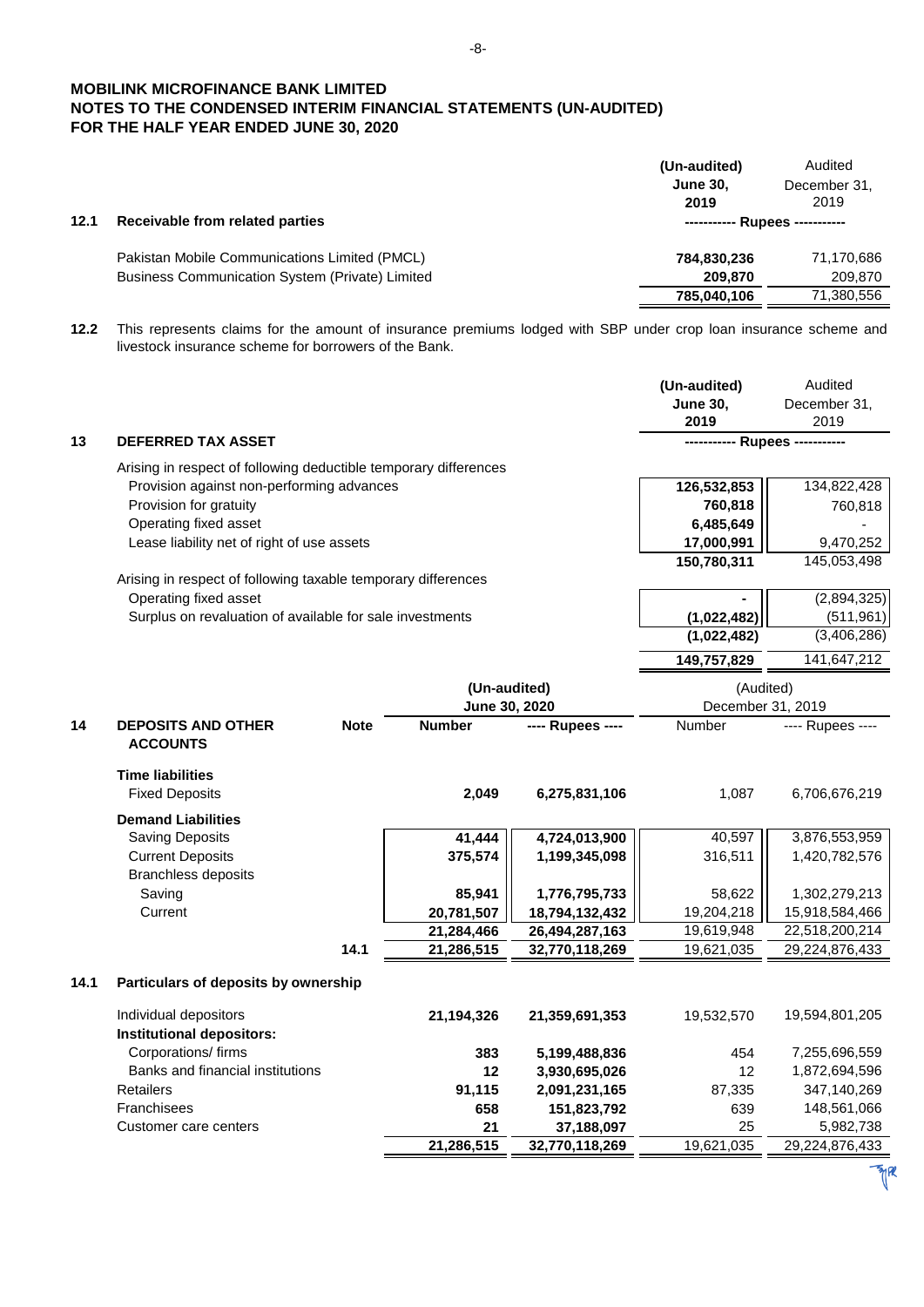|    |                                              |                |                                 | (Un-audited)                   | Audited       |
|----|----------------------------------------------|----------------|---------------------------------|--------------------------------|---------------|
|    |                                              |                |                                 | <b>June 30,</b>                | December 31,  |
|    |                                              |                |                                 | 2020                           | 2019          |
| 15 | <b>OTHER LIABILITIES</b>                     |                |                                 | ----------- Rupees ----------- |               |
|    | Mark-up/return/interest payable on deposits  |                |                                 | 361,263,146                    | 217,261,138   |
|    | Bills payable                                |                |                                 | 141,021,580                    | 153,742,750   |
|    | Accrued expenses                             |                |                                 | 198,534,757                    | 232,389,573   |
|    | Payable to related parties                   |                |                                 | 2,482,123                      | 204,246,532   |
|    | Provision for gratuity                       |                |                                 | 2,623,509                      | 2,623,509     |
|    | Taxes and levies withheld                    |                |                                 | 257,129,509                    | 215,363,180   |
|    | Payable to suppliers                         |                |                                 | 719,170,648                    | 156,963,719   |
|    | Bills collected for settlement through NADRA |                |                                 | 597,821,104                    | 672,172,970   |
|    | Uncollected remittances                      |                |                                 | 959,489,194                    | 937,931,841   |
|    | Lease liability on right of use assets       |                |                                 | 406,139,068                    | 431,736,954   |
|    | Remittances received through Western Union   |                |                                 | 450,272,142                    | 574,372,704   |
|    | <b>Others</b>                                |                |                                 | 588,961,651                    | 292,155,459   |
|    |                                              |                |                                 | 4,684,908,431                  | 4,090,960,329 |
| 16 | <b>SHARE CAPITAL</b>                         |                |                                 |                                |               |
|    | <b>Authorized Capital</b>                    |                |                                 |                                |               |
|    | 2020                                         | 2019           |                                 |                                |               |
|    | <b>Numbers</b>                               | <b>Numbers</b> |                                 |                                |               |
|    | 300,000,000                                  | 300,000,000    | Ordinary shares of Rs. 10 each. | 3,000,000,000                  | 3,000,000,000 |
|    | Issued, subscribed and paid-up capital       |                |                                 |                                |               |
|    |                                              |                | Ordinary shares                 |                                |               |

**16.1** Veon Microfinance Holdings B.V (VMH) is the holding company controlling 271,359,678 i.e. 99.99% shares (December 31,

 **271,359,683** 2,713,596,830 Fully paid in cash of Rs. 10 each. **2,713,596,830** 2,713,596,830

2019: 99.99% shares held by Global Telecom Holdings (GTH)) of the Bank (refer to note 1 for details).

### **17 MEMORANDUM / OFF BALANCE SHEET ITEMS**

### **17.1 Contingencies**

There are no known material changes in contingencies as at June 30, 2020 (December 31, 2019: Nil).

|      |                                    |             | (Un-audited)<br><b>June 30,</b><br>2020 | (Audited)<br>December 31,<br>2018 |
|------|------------------------------------|-------------|-----------------------------------------|-----------------------------------|
| 17.2 | <b>Commitments</b>                 | <b>Note</b> | ------------- Rupees -------------      |                                   |
|      | Operating fixed assets             |             | 222,889,207                             | 39,640,000                        |
|      | <b>Bank Guarantee</b>              | 17.3        | 100,000,000                             | 100,000,000                       |
|      | <b>Standby Letter of Guarantee</b> | 17.4        | 16,700,000                              | 15,484,760                        |
|      |                                    |             | 339,589,207                             | 155,124,760                       |

**17.3** This represents Bank guarantees issued by the Bank to Pakistan Railway against the online payment processing services.

**17.4** This represents letter of guarantee issued by the Bank to Visa International Service Association for interbank settlement.

yen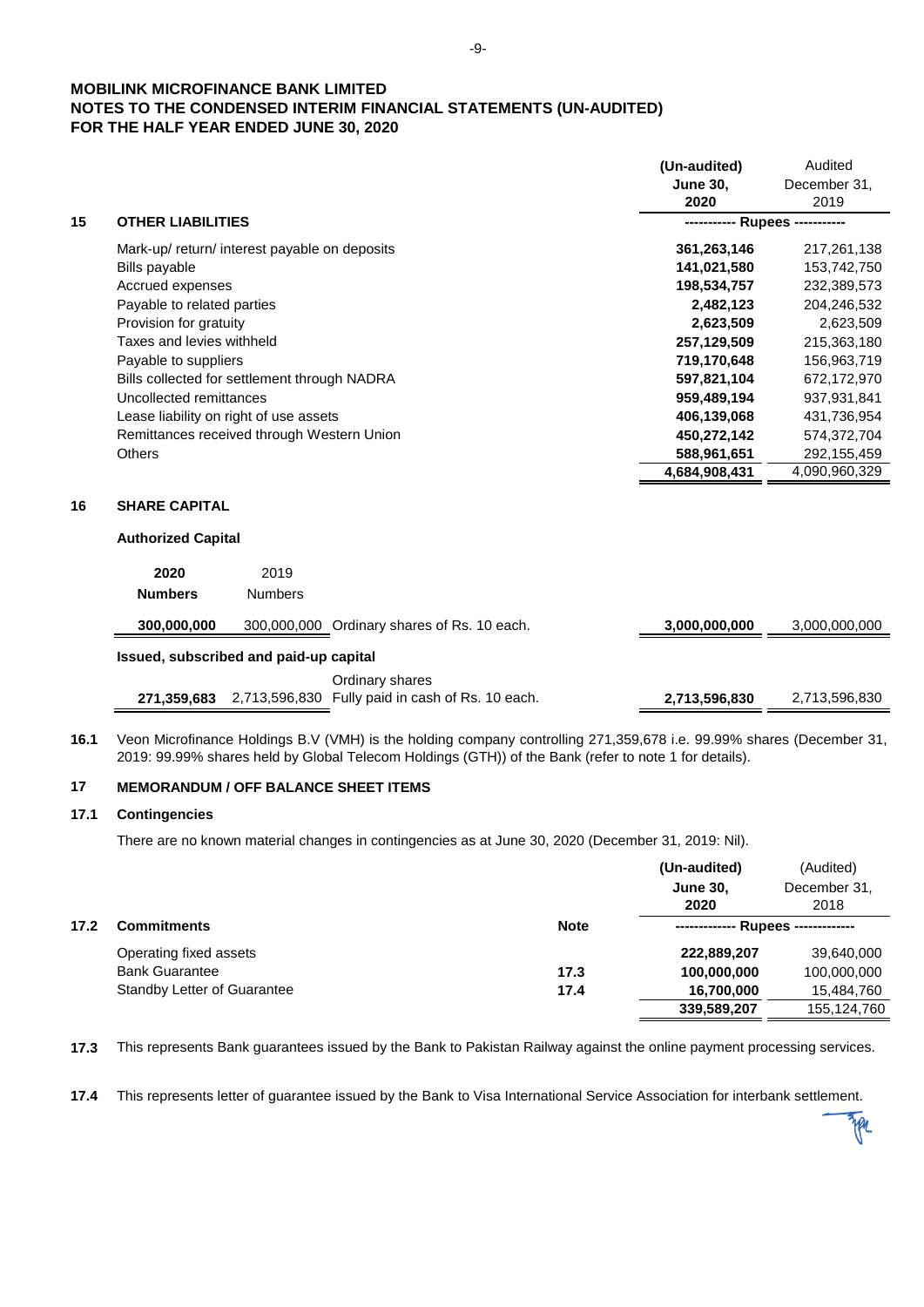#### -10-

`

### **MOBILINK MICROFINANCE BANK LIMITED NOTES TO THE CONDENSED INTERIM FINANCIAL STATEMENTS (UN-AUDITED) FOR THE HALF YEAR ENDED JUNE 30, 2020**

|      |                                                           |             | (Un-audited)<br><b>June 30,</b>  | (Un-audited)<br>June 30, |
|------|-----------------------------------------------------------|-------------|----------------------------------|--------------------------|
|      |                                                           |             | 2020                             | 2019                     |
|      |                                                           | <b>Note</b> | ------------ Rupees ------------ |                          |
| 18   | <b>MARKUP/RETURN/INTEREST EARNED</b>                      |             |                                  |                          |
|      | Mark-up on advances                                       |             | 2,209,137,729                    | 1,915,479,728            |
|      | Income on investment in Government Securities             |             | 533,726,349                      | 192,897,155              |
|      | Mark-up on deposit accounts with treasury and other banks |             | 334,963,291                      | 370,096,944              |
|      |                                                           |             | 3,077,827,369                    | 2,478,473,827            |
| 19   | <b>MARK-UP/RETURN/INTEREST EXPENSED</b>                   |             |                                  |                          |
|      | Interest on deposits                                      |             | 847,099,635                      | 387,607,632              |
| 20   | FEE, COMMISSION AND BROKERAGE INCOME - NET                |             |                                  |                          |
|      | (Loss)/ income from branchless banking                    | 20.1        | (227, 389, 699)                  | (23, 189, 924)           |
|      | Loan processing fee                                       |             | 171,691,222                      | 150,737,409              |
|      | <b>Others</b>                                             |             | 8,892,692                        | 3,193,639                |
|      |                                                           |             | (46,805,785)                     | 130,741,124              |
| 20.1 | (Loss) / income from branchless                           |             |                                  |                          |
|      | Branchless banking income                                 | 20.2        | 2,352,270,518                    | 2,998,962,947            |
|      | Commission to retailer / franchisee                       |             | (2, 135, 959, 414)               | (2, 188, 276, 039)       |
|      | Commission to related party                               |             | (327, 122, 678)                  | (737, 525, 192)          |
|      | NADRA charges related to branchless banking               |             | (116, 578, 125)                  | (96, 351, 640)           |
|      |                                                           |             | (227, 389, 699)                  | (23, 189, 924)           |

**20.2** This represents the income from branchless banking operations (Jazz cash formerly Mobicash) carried out by the Bank together with PMCL through agency agreement under SBP Branchless Banking Regulations. As per the agreement, Income from Jazz cash (Net of Agents commission) is shared between the Bank and PMCL in the ratio of 30:70 respectively.

## **21 BALANCES AND TRANSACTIONS WITH RELATED PARTIES**

The Bank's Ultimate Parent is Veon Limited (VL). Therefore, all subsidiaries and associated undertakings of VL are related parties of the Bank. Other related parties include directors, key management personnel (KMP) which include CEO and Head of Departments (HOD's), entities under common directorship. All transactions involving related parties are subject to the approval of the Board of Directors. During the period, no transactions were entered into with the Holding Company and VL by the Bank. Significant transactions with the related parties other than those referred to in the foregoing entered into during the year are as follows:

|                                                                                                          |                                           | (Un-audited)<br><b>June 30,</b><br>2020 | (Un-audited)<br>June 30,<br>2019 |
|----------------------------------------------------------------------------------------------------------|-------------------------------------------|-----------------------------------------|----------------------------------|
| Transactions during the period:                                                                          | <b>Relationship with related</b><br>party | ------------ Rupees ------------        |                                  |
| <b>Pakistan Mobile Communications Limited (PMCL)</b><br>Payments made for expenses incurred on behalf of | <b>Associated Company</b>                 |                                         |                                  |
| PMCL by the Bank<br>Payments made for expenses incurred on behalf of                                     |                                           | 619,199,625                             | 382,624,211                      |
| the Bank by PMCL<br>Payments made against defined contribution plan                                      |                                           | 589,795                                 | 1,025,547                        |
| being employee and employer contributions                                                                |                                           | 61,343,804                              | 36,630,790                       |
| Deposits made during the year                                                                            |                                           | 10,538,428,097                          | 9,989,199,970                    |
| Withdrawals during the year                                                                              |                                           | 10,423,647,765                          | 10,429,607,984                   |
| Mark-up/ return/ interest expensed to PMCL                                                               |                                           | 33,608,044                              | 3,671,980                        |
| Deposit Mobilization Commission Paid                                                                     |                                           | 479,912,298                             | 308,255,822                      |
| Branchless commission (Net of agents commission)                                                         |                                           | (152,789,620)                           | 429,269,370                      |
| <b>Employees' Provident Fund Trust</b><br>Bank's contribution paid to the fund                           |                                           | 40,572,554                              | 25,607,807                       |
| <b>Key Management Personnel</b>                                                                          |                                           |                                         |                                  |
| Remuneration of key management personnel (KMP)                                                           | Key Management Personnel                  | 62,234,118                              | 44.383.272                       |